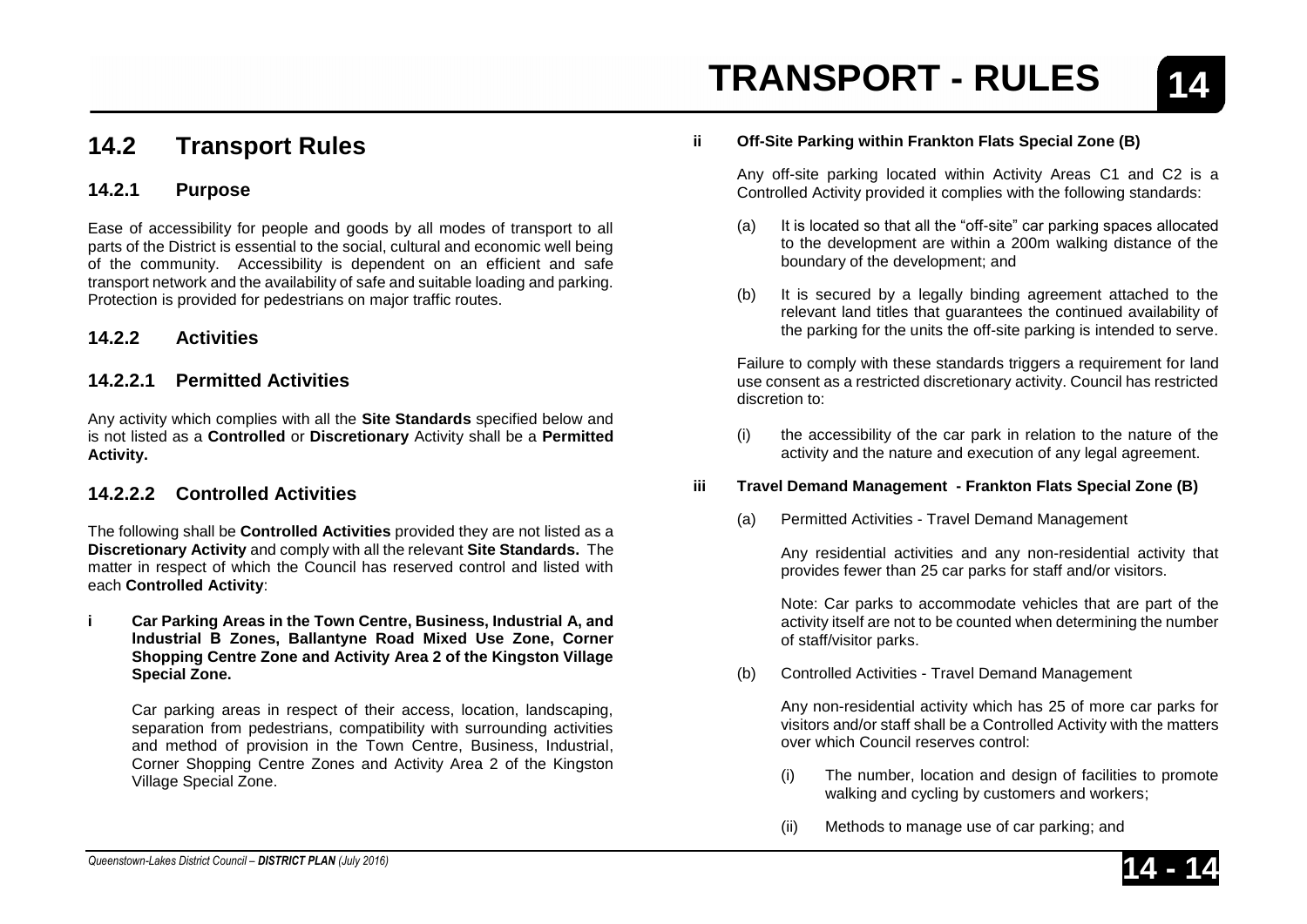(iii) Monitoring of outcomes.

**Information Requirement Rule 14.2.2.2(iii) Travel Demand Management – Frankton Flats Special Zone (B)**

Information required in relation to Rule 14.2.2.2(iii) Travel Demand Management – Frankton Flats Special Zone (B)

- (a) A Travel Plan shall be submitted as part of the application. The Travel Plan shall include:
	- (i) The expected number of workers present during different times of the day and the week
	- (ii) Measures to promote reduced use of car travel by employees, including:
		- a. Providing facilities for walkers and cyclists including change facilities and lockers;
		- b. Encouraging car pooling and public transport use through managing car parking; and
		- c. Promoting travel outside peak hours, including telecommuting and flexible work hours.
	- (iii) Measures to promote reduced car use by customers including:
		- a. measures to improve the attractiveness of alternative modes including provision of bike stands and safe and attractive pedestrian paths to public roads and public transport stops: and
		- b. effective use of car parks provided for customers, such as signage, space for drop off and pick up, time limits and enforcement processes.
	- (iv) Monitoring of the above.

#### **14.2.2.3 Discretionary Activities**

The following shall be **Discretionary Activities:**

**i Car parking for Non-Identified Activities**

Car parking for any activity not identified in Table 1, and which is not a permitted or controlled activity within the zone in which it is located.

ii Any activity which does not comply with the following **Site Standards** shall be a **Discretionary Activity** with the exercise of the Council's discretion being restricted to the matter(s) specified in that standard.

#### **14.2.3 Non-Notification of Applications**

An application for a resource consent for the following matters may be considered without the need to obtain a written approval of affected persons and need not be notified in accordance with Section 93 of the Resource Management Act 1991, unless the Council considers special circumstances exist in relation to any such application.

**i** All applications for **Controlled** and **Discretionary** Activities.

#### **14.2.4 Site Standards**

#### **14.2.4.1 Parking and Loading**

#### **i Minimum Parking Space Numbers**

Activities shall provide on-site parking space in accordance with Table 1 **except for:**

(a) Activities in the Town Centre Zones, (excluding the Town Centre Transition sub-zone and the Town Centre Lakeview sub-zone), which shall be subject to the existing car parking requirements.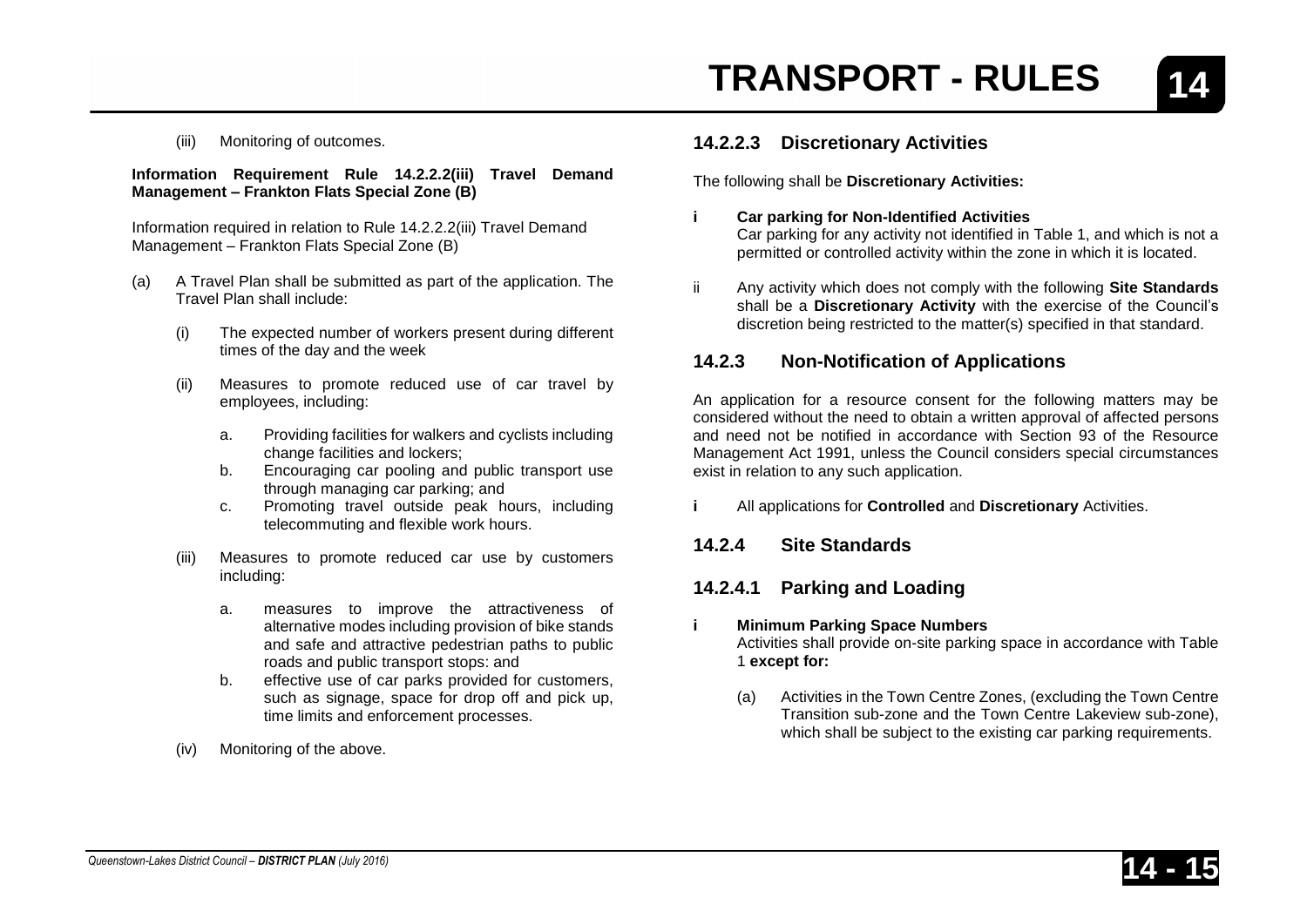

#### **Table 1 - Parking Space Requirements**

Note: GFA = Gross Floor Area PFA = Public Floor Area

|                                                                                                                                                                                 | <b>PARKING SPACES REQUIRED FOR:</b> |                                   |
|---------------------------------------------------------------------------------------------------------------------------------------------------------------------------------|-------------------------------------|-----------------------------------|
| <b>ACTIVITY</b>                                                                                                                                                                 | <b>RESIDENTS/</b>                   | <b>STAFF/</b>                     |
|                                                                                                                                                                                 | <b>VISITOR</b>                      | <b>GUEST</b>                      |
| Residential units:                                                                                                                                                              |                                     |                                   |
| <b>High Density Residential</b><br>(HDR) Zone and<br>Queenstown Town Centre<br>Lakeview sub-zone                                                                                |                                     |                                   |
| i. Subzone A- Queenstown<br>& Wanaka: Subzones B.<br><b>B1. C Queenstown only</b><br>unless listed in ii below<br>and the Queenstown<br><b>Town Centre Lakeview</b><br>sub-zone | 1 per unit                          | none                              |
| ii. Queenstown Subzone B,<br>C: Thompson St-Lomond<br><b>Cres-Glasgow St; and</b><br>Queenstown Subzone C:<br>Vancouver Drive-Belfast<br>Tce; Aspen Grove                       | 1.25 per unit                       | $0.25$ per unit $(1)$ $(2)$ $(3)$ |
| All Other Zones & Wanaka<br><b>HDR Sub-zones B, C</b>                                                                                                                           | 2 per unit                          | none                              |
| Residential Flat                                                                                                                                                                | 1 per residential flat              |                                   |
| <b>Elderly Persons Housing</b>                                                                                                                                                  | 1 per residential unit              |                                   |
| Homestays and Registered                                                                                                                                                        | 1 per bedroom used for              |                                   |
| <b>Homestays</b>                                                                                                                                                                | homestay.                           |                                   |
| <b>Visitor Accommodation -</b><br>unit type construction.<br>(includes all units<br>containing a kitchen facility,<br>e.g. motels, cabins):                                     |                                     |                                   |
| Wanaka Low Density<br>Residential Zone and                                                                                                                                      | 2-per-unit                          | none                              |

| <b>RESIDENTS/</b><br><b>ACTIVITY</b><br><b>STAFF/</b><br><b>VISITOR</b><br>GUEST<br>Wanaka High Density<br>Residential Subzones B&C<br>$0.25$ per unit $(1)$ $(2)$ $(3)$<br><del>1.25 por unit</del><br>Queenstown Low Density<br>Residential Zone and<br>Queenstown High Density<br><b>Residential Zone Subzone</b><br>B. C: Thompson St-<br>Lomond Cres-Glasgow St;<br>and Subzone C:<br>Vancouver Drive-Belfast<br>Tce: Aspen Grove<br><del>'f por unit up to 15 units.</del><br>1 per 10 units<br>thereafter 1 per 2 units. In<br>All Other Zones: HDR<br>Subzone A: Queenstown<br>addition-1 coach park per 30<br>HDR Subzones B, B1, C<br>units. $(4)$<br>not listed above<br>1 per 20 beds<br>Visitor Accommodation<br>1 per 3 guest rooms up to 60<br>guest rooms; thereafter 1 per 5<br>(guest room type<br>quest rooms. In addition 1<br>construction, e.g. hotels)<br>coach park per 50 guest rooms<br>Visitor<br>Accommodation<br>1 per 5 quest beds. In addition<br>1 per 20 beds<br>(Backpacker Hostels)<br>1 coach park per 50 guest | <b>PARKING SPACES REQUIRED FOR:</b> |  |
|-----------------------------------------------------------------------------------------------------------------------------------------------------------------------------------------------------------------------------------------------------------------------------------------------------------------------------------------------------------------------------------------------------------------------------------------------------------------------------------------------------------------------------------------------------------------------------------------------------------------------------------------------------------------------------------------------------------------------------------------------------------------------------------------------------------------------------------------------------------------------------------------------------------------------------------------------------------------------------------------------------------------------------------------------------|-------------------------------------|--|
|                                                                                                                                                                                                                                                                                                                                                                                                                                                                                                                                                                                                                                                                                                                                                                                                                                                                                                                                                                                                                                                     |                                     |  |
|                                                                                                                                                                                                                                                                                                                                                                                                                                                                                                                                                                                                                                                                                                                                                                                                                                                                                                                                                                                                                                                     |                                     |  |
|                                                                                                                                                                                                                                                                                                                                                                                                                                                                                                                                                                                                                                                                                                                                                                                                                                                                                                                                                                                                                                                     |                                     |  |
|                                                                                                                                                                                                                                                                                                                                                                                                                                                                                                                                                                                                                                                                                                                                                                                                                                                                                                                                                                                                                                                     |                                     |  |
|                                                                                                                                                                                                                                                                                                                                                                                                                                                                                                                                                                                                                                                                                                                                                                                                                                                                                                                                                                                                                                                     |                                     |  |
|                                                                                                                                                                                                                                                                                                                                                                                                                                                                                                                                                                                                                                                                                                                                                                                                                                                                                                                                                                                                                                                     |                                     |  |
|                                                                                                                                                                                                                                                                                                                                                                                                                                                                                                                                                                                                                                                                                                                                                                                                                                                                                                                                                                                                                                                     |                                     |  |
|                                                                                                                                                                                                                                                                                                                                                                                                                                                                                                                                                                                                                                                                                                                                                                                                                                                                                                                                                                                                                                                     |                                     |  |
|                                                                                                                                                                                                                                                                                                                                                                                                                                                                                                                                                                                                                                                                                                                                                                                                                                                                                                                                                                                                                                                     |                                     |  |
|                                                                                                                                                                                                                                                                                                                                                                                                                                                                                                                                                                                                                                                                                                                                                                                                                                                                                                                                                                                                                                                     |                                     |  |
|                                                                                                                                                                                                                                                                                                                                                                                                                                                                                                                                                                                                                                                                                                                                                                                                                                                                                                                                                                                                                                                     |                                     |  |
|                                                                                                                                                                                                                                                                                                                                                                                                                                                                                                                                                                                                                                                                                                                                                                                                                                                                                                                                                                                                                                                     |                                     |  |
|                                                                                                                                                                                                                                                                                                                                                                                                                                                                                                                                                                                                                                                                                                                                                                                                                                                                                                                                                                                                                                                     |                                     |  |
|                                                                                                                                                                                                                                                                                                                                                                                                                                                                                                                                                                                                                                                                                                                                                                                                                                                                                                                                                                                                                                                     |                                     |  |
|                                                                                                                                                                                                                                                                                                                                                                                                                                                                                                                                                                                                                                                                                                                                                                                                                                                                                                                                                                                                                                                     |                                     |  |
|                                                                                                                                                                                                                                                                                                                                                                                                                                                                                                                                                                                                                                                                                                                                                                                                                                                                                                                                                                                                                                                     |                                     |  |
|                                                                                                                                                                                                                                                                                                                                                                                                                                                                                                                                                                                                                                                                                                                                                                                                                                                                                                                                                                                                                                                     |                                     |  |
|                                                                                                                                                                                                                                                                                                                                                                                                                                                                                                                                                                                                                                                                                                                                                                                                                                                                                                                                                                                                                                                     |                                     |  |
|                                                                                                                                                                                                                                                                                                                                                                                                                                                                                                                                                                                                                                                                                                                                                                                                                                                                                                                                                                                                                                                     |                                     |  |
|                                                                                                                                                                                                                                                                                                                                                                                                                                                                                                                                                                                                                                                                                                                                                                                                                                                                                                                                                                                                                                                     |                                     |  |
|                                                                                                                                                                                                                                                                                                                                                                                                                                                                                                                                                                                                                                                                                                                                                                                                                                                                                                                                                                                                                                                     |                                     |  |
|                                                                                                                                                                                                                                                                                                                                                                                                                                                                                                                                                                                                                                                                                                                                                                                                                                                                                                                                                                                                                                                     |                                     |  |
|                                                                                                                                                                                                                                                                                                                                                                                                                                                                                                                                                                                                                                                                                                                                                                                                                                                                                                                                                                                                                                                     |                                     |  |
|                                                                                                                                                                                                                                                                                                                                                                                                                                                                                                                                                                                                                                                                                                                                                                                                                                                                                                                                                                                                                                                     |                                     |  |
| rooms<br>Queenstown Town Centre<br>A maximum of 1 per night up to                                                                                                                                                                                                                                                                                                                                                                                                                                                                                                                                                                                                                                                                                                                                                                                                                                                                                                                                                                                   |                                     |  |
| Lakeview sub-zone: Visitor<br>15 units, and a maximum of 1                                                                                                                                                                                                                                                                                                                                                                                                                                                                                                                                                                                                                                                                                                                                                                                                                                                                                                                                                                                          |                                     |  |
| per 2 nights thereafter, for<br>Accommodation (unit type                                                                                                                                                                                                                                                                                                                                                                                                                                                                                                                                                                                                                                                                                                                                                                                                                                                                                                                                                                                            |                                     |  |
| construction)<br>quests. In addition, a maximum                                                                                                                                                                                                                                                                                                                                                                                                                                                                                                                                                                                                                                                                                                                                                                                                                                                                                                                                                                                                     |                                     |  |
| of 1 per 10 units for staff.                                                                                                                                                                                                                                                                                                                                                                                                                                                                                                                                                                                                                                                                                                                                                                                                                                                                                                                                                                                                                        |                                     |  |
|                                                                                                                                                                                                                                                                                                                                                                                                                                                                                                                                                                                                                                                                                                                                                                                                                                                                                                                                                                                                                                                     |                                     |  |
| A minimum of 1 coach park is                                                                                                                                                                                                                                                                                                                                                                                                                                                                                                                                                                                                                                                                                                                                                                                                                                                                                                                                                                                                                        |                                     |  |
| provided per 30 units.                                                                                                                                                                                                                                                                                                                                                                                                                                                                                                                                                                                                                                                                                                                                                                                                                                                                                                                                                                                                                              |                                     |  |
| Queenstown Town Centre<br>A maximum of 1 per 3 guest                                                                                                                                                                                                                                                                                                                                                                                                                                                                                                                                                                                                                                                                                                                                                                                                                                                                                                                                                                                                |                                     |  |
| Lakeview sub-zone: Visitor<br>rooms up to 60 guest rooms,                                                                                                                                                                                                                                                                                                                                                                                                                                                                                                                                                                                                                                                                                                                                                                                                                                                                                                                                                                                           |                                     |  |
| and a maximum of 1 per 5<br>Accommodation (guest                                                                                                                                                                                                                                                                                                                                                                                                                                                                                                                                                                                                                                                                                                                                                                                                                                                                                                                                                                                                    |                                     |  |
| room type construction)<br>guest rooms thereafter.                                                                                                                                                                                                                                                                                                                                                                                                                                                                                                                                                                                                                                                                                                                                                                                                                                                                                                                                                                                                  |                                     |  |
| A minimum of 1 coach park is                                                                                                                                                                                                                                                                                                                                                                                                                                                                                                                                                                                                                                                                                                                                                                                                                                                                                                                                                                                                                        |                                     |  |
| provided per 50 units.                                                                                                                                                                                                                                                                                                                                                                                                                                                                                                                                                                                                                                                                                                                                                                                                                                                                                                                                                                                                                              |                                     |  |

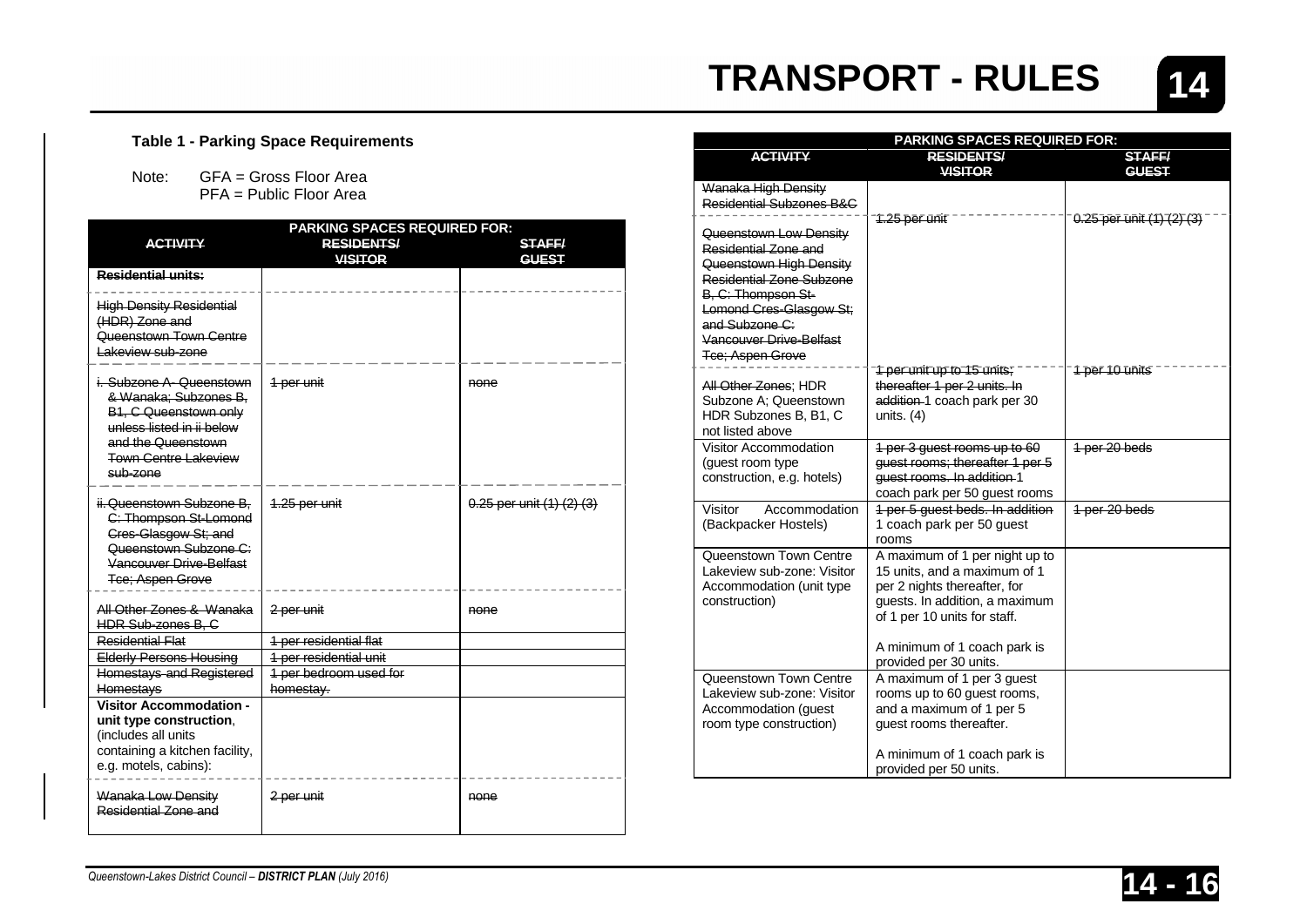

|                                                                                                                                              | <b>PARKING SPACES REQUIRED FOR:</b>                                                                              |                                                                                                                                                      |
|----------------------------------------------------------------------------------------------------------------------------------------------|------------------------------------------------------------------------------------------------------------------|------------------------------------------------------------------------------------------------------------------------------------------------------|
| <b>ACTIVITY</b>                                                                                                                              | <b>RESIDENTS/</b>                                                                                                | <b>STAFF/</b>                                                                                                                                        |
|                                                                                                                                              | <b>VISITOR</b>                                                                                                   | <b>GUEST</b>                                                                                                                                         |
| Commercial Activities<br>(except for the<br>Queenstown Town Centre<br>Lakeview sub-zone where<br>there is no minimum<br>parking requirement) | 1 per 25m <sup>2</sup> GFA                                                                                       |                                                                                                                                                      |
| Comprehensive<br><b>Residential Development</b><br>within the Low Density<br>Residential Zone -<br>excluding Wanaka                          | 1.25 per residential unit                                                                                        | 0.25 per residential unit<br>$(1)$ $(2)$ $(3)$                                                                                                       |
| Wanaka                                                                                                                                       | 2 per residential unit                                                                                           | none                                                                                                                                                 |
| <b>Industrial Activity</b>                                                                                                                   |                                                                                                                  | 1 per 25m <sup>2</sup> area used for<br>manufacturing,<br>fabricating, processing, or<br>packing goods plus 1 per<br>100m <sup>2</sup> storage space |
| Industrial Activity-Frankton                                                                                                                 |                                                                                                                  | 3-per-100m <sup>2</sup> GFA<br>Workshop Area and for<br>unit storage businesses 1<br>per 10 storage units                                            |
| Meeting places and<br>entertainment facilities                                                                                               | 1 per 10m <sup>2</sup> PFA or 10 seats,<br>whichever is greater                                                  |                                                                                                                                                      |
| Motor vehicle repair and<br>servicing                                                                                                        | 1 per 25m <sup>2</sup> of servicing area<br>plus -2 per establishment for<br>heavy commercial vehicle<br>parking | 1 per 25m <sup>2</sup> workshop<br>area.                                                                                                             |
| Drive-through facility                                                                                                                       | 5 queuing spaces per booth or<br>facility                                                                        |                                                                                                                                                      |
| Sports fields                                                                                                                                | 20 per hectare of playing area<br>plus 2 coach parks per hectare                                                 |                                                                                                                                                      |
| <b>Hospitals</b>                                                                                                                             | 1 per 5 beds                                                                                                     | 2 per 5 beds                                                                                                                                         |
| <b>Health Care Services</b>                                                                                                                  | 2 per professional staff                                                                                         | 1 per professional staff<br>plus 1 per 2 other full time<br>staff, or 1 per consulting<br>room (whichever is<br>greater)                             |
| <b>Offices</b>                                                                                                                               | 1 per 50m <sup>2</sup> GFA                                                                                       |                                                                                                                                                      |

|                                                                                                                                        | <b>PARKING SPACES REQUIRED FOR:</b>                                                                                                                                                                      |                                                                                    |
|----------------------------------------------------------------------------------------------------------------------------------------|----------------------------------------------------------------------------------------------------------------------------------------------------------------------------------------------------------|------------------------------------------------------------------------------------|
| <b>ACTIVITY</b>                                                                                                                        | <b>RESIDENTS/</b><br><b>VISITOR</b>                                                                                                                                                                      | <b>STAFF/</b><br><b>GUEST</b>                                                      |
| Restaurants (except for in<br>the Queenstown Town<br>Centre Lakeview sub-<br>zone)                                                     | 1-per-25m <sup>2</sup> PFA                                                                                                                                                                               | 1 per 100m <sup>2</sup> PFA (2<br>minimum)                                         |
| Taverns or Bars (except for<br>in the Queenstown Town<br>Centre Lakeview sub-<br>zone)                                                 | 2 per 25m <sup>2</sup> PFA                                                                                                                                                                               | 1 per 100m <sup>2</sup> PFA (2<br>minimum)                                         |
| <b>Educational</b>                                                                                                                     | 1 per 10 students over 15 years<br>of age.                                                                                                                                                               | 1 per 2 staff.                                                                     |
| Daycare facilities                                                                                                                     |                                                                                                                                                                                                          | 1 per 10 children.                                                                 |
| Rural selling places                                                                                                                   | 3 for the initial 25m <sup>2</sup> GFA and<br>outdoor display area; and<br>thereafter 1 per 25m <sup>2</sup> GFA and<br>outdoor display area.                                                            |                                                                                    |
| Home Occupation<br>(in addition to residential<br>requirements) (except for<br>in the Queenstown Town<br>Centre Lakeview sub-<br>zone) | 1-per-home                                                                                                                                                                                               |                                                                                    |
| <b>Community Care Activities</b>                                                                                                       | 1 per 6 residents                                                                                                                                                                                        | 1 per 6 residents                                                                  |
| <b>Service Stations</b>                                                                                                                | 1 per 25m <sup>2</sup> of GFA used for<br>retail sales, plus 2 per air hose,<br>plus 3 queuing spaces per car<br>wash                                                                                    | 3 per station                                                                      |
| Service Activities                                                                                                                     | 1 per 100m <sup>2</sup>                                                                                                                                                                                  | 1 per 100m <sup>2</sup>                                                            |
| Warehousing                                                                                                                            | Nil                                                                                                                                                                                                      | 1 per 50m <sup>2</sup> GFA plus 1<br>per 100m <sup>2</sup> outdoor<br>storage area |
| <b>Convention Centre</b>                                                                                                               | 1 car park per 10 persons or 1<br>car park per 10 m <sup>2</sup> of public<br>floor area, whichever is greater.<br>In addition, oOne coach park<br>per 50 people the site is<br>designed to accommodate. |                                                                                    |
| Commercial Recreational<br>Activities within the<br>Lakeview sub-zone                                                                  | 1 carpark per 5 people the<br>facility is designed to<br>accommodate.                                                                                                                                    |                                                                                    |

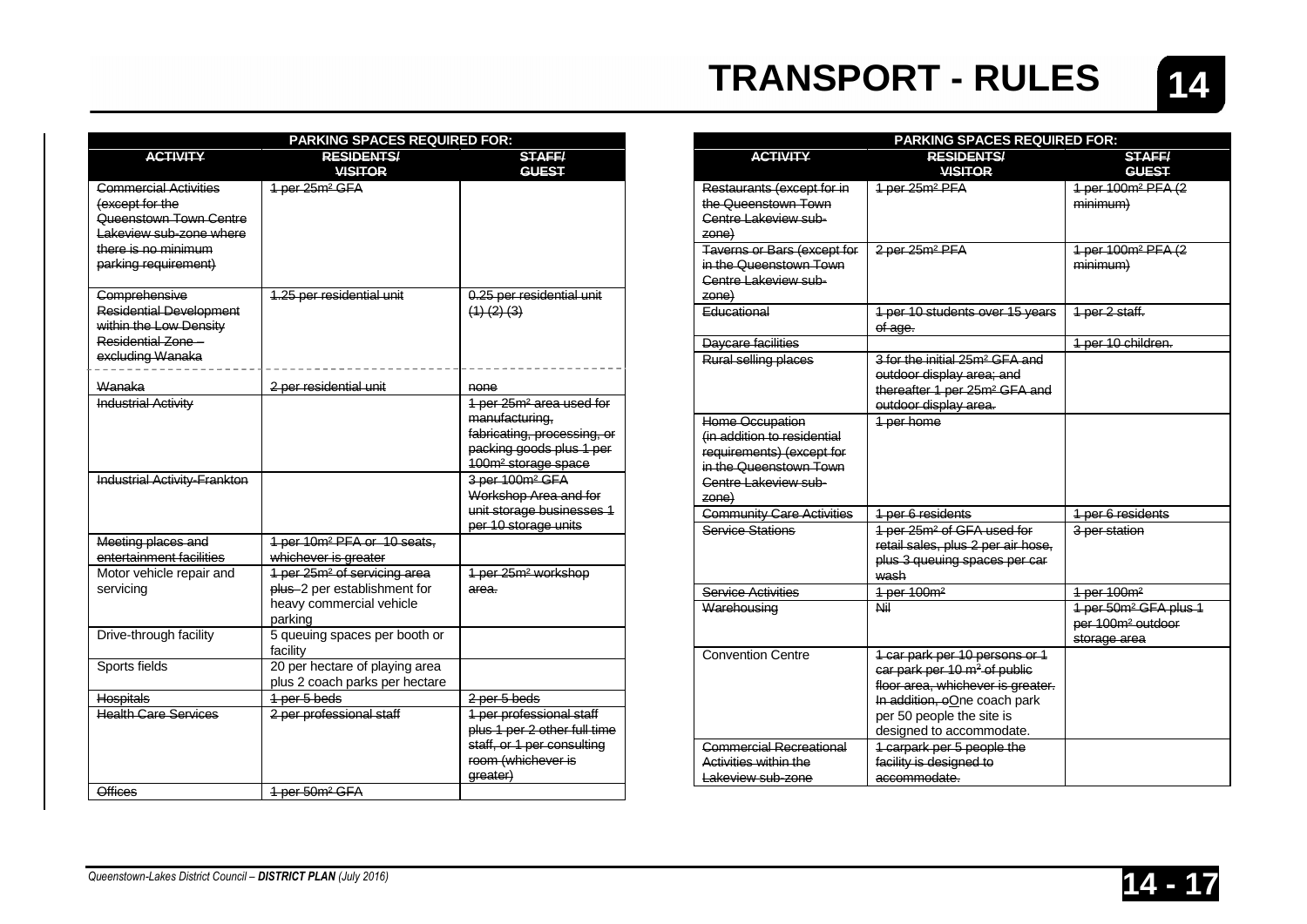#### **Table 1A - Remarkables Park Zone: Parking Spaces Required**

|                                                                                                                                        | <b>PARKING SPACES REQUIRED FOR:</b>          |                                                        |
|----------------------------------------------------------------------------------------------------------------------------------------|----------------------------------------------|--------------------------------------------------------|
| <b>ACTIVITY</b>                                                                                                                        | <b>RESIDENTS/VISITOR</b>                     | <b>STAFF</b>                                           |
| Residential Units                                                                                                                      |                                              |                                                        |
| <b>Activity Area 1</b>                                                                                                                 | 2 per residential unit                       |                                                        |
| <b>All other Activity Areas</b>                                                                                                        | 1 per residential unit                       |                                                        |
| Commercial and Entertainment Activities                                                                                                |                                              |                                                        |
| where "commercial" involves bulk<br>(a)<br>retail stores in excess of 500m <sup>2</sup> that<br>sell fast-moving, high volume<br>aeeds | 1 per 25m <sup>2</sup> GFA                   |                                                        |
| all other retail outlets and other<br>(b)<br>commercial activities for the<br>purpose of this provision                                | 1 per 50m <sup>2</sup> GFA                   |                                                        |
| <b>Healthcare Services</b>                                                                                                             | 2 per professional                           | 1 per full time<br>equivalent staff<br>member          |
| Restaurants                                                                                                                            | 1 per 50m <sup>2</sup> PFA (excl<br>toilets) | <del>100m<sup>2</sup></del><br>-per-<br>(2<br>minimum) |

**Table 1B - Mount Cardrona Station Special Zone – On-site parking space requirements**

|                                                                                                    | <b>PARKING SPACES REQUIRED FOR:</b>                                                                    |                  |
|----------------------------------------------------------------------------------------------------|--------------------------------------------------------------------------------------------------------|------------------|
| <b>ACTIVITY</b>                                                                                    | <b>RESIDENTS / VISITORS</b>                                                                            | <b>STAFF</b>     |
| Residential unit up to and including 150                                                           | 1 per residential unit plus 1 visitor                                                                  |                  |
| m2 gross floor area (excluding garage                                                              | <del>per 5 units</del>                                                                                 |                  |
| areas).                                                                                            |                                                                                                        |                  |
| Residential unit greater than 150 m2                                                               | 2 per residential unit plus 1 visitor                                                                  |                  |
| gross floor area (excluding garage                                                                 | nor 5 unite<br><del>vor o umr</del> e                                                                  |                  |
| aroge)<br><del>alcasi.</del>                                                                       |                                                                                                        |                  |
| Secondary unit<br><del>oooonaarv unii</del>                                                        | <u>nar sacondary unit</u><br><del>voi sovonuaiv unii</del>                                             |                  |
| \/ieitor<br>accommodation<br>unit<br><del>tvpe</del><br>vioitui<br>a <del>ooonmnouauon</del><br>um | 10<br>unite<br>unit<br>$\mathbf{m}$<br>t∩<br>nor<br>vor<br><del>umuo.</del><br>प्राप्त<br>w<br>w<br>ю. | 10<br>nor<br>vor |
| construction                                                                                       | thereafter 1 per 2 units.                                                                              | units            |
| All other activities                                                                               | <del>Refer table 1</del>                                                                               |                  |

#### **Table 1C - Three Parks Zone: Minimum Car Parking Space Requirements**

Note: Where an activity is not specifically listed below, the requirements in Table 1 shall apply.

| <b>ACTIVITY</b>                           | <b>RESIDENTS/VISITOR</b><br><b>CARPARKS</b>                                                                                                                                                                                 | <b>STAFF/GUEST</b><br><b>CARPARKS</b>                                                                                                                                                                      |
|-------------------------------------------|-----------------------------------------------------------------------------------------------------------------------------------------------------------------------------------------------------------------------------|------------------------------------------------------------------------------------------------------------------------------------------------------------------------------------------------------------|
| Residential units:<br>In the LDR subzones | 2 per unit; and<br><del>1 per residential flat</del>                                                                                                                                                                        | None,                                                                                                                                                                                                      |
| In all other subzones                     | 2 per unit except that where<br>the site is within 400 m of an<br>existing, regular, public<br>transport stop which is<br>regularly serviced this may be<br>reduced to 1.25 per unit.; and<br><u>1 per residential flat</u> | None, except that where<br>the resident/visiter<br>parking provision has<br>been reduced to 1.25 per<br>unit a further 0.25 per<br>unit shall also be<br>provided<br>NB: Such parking may<br>be clustered. |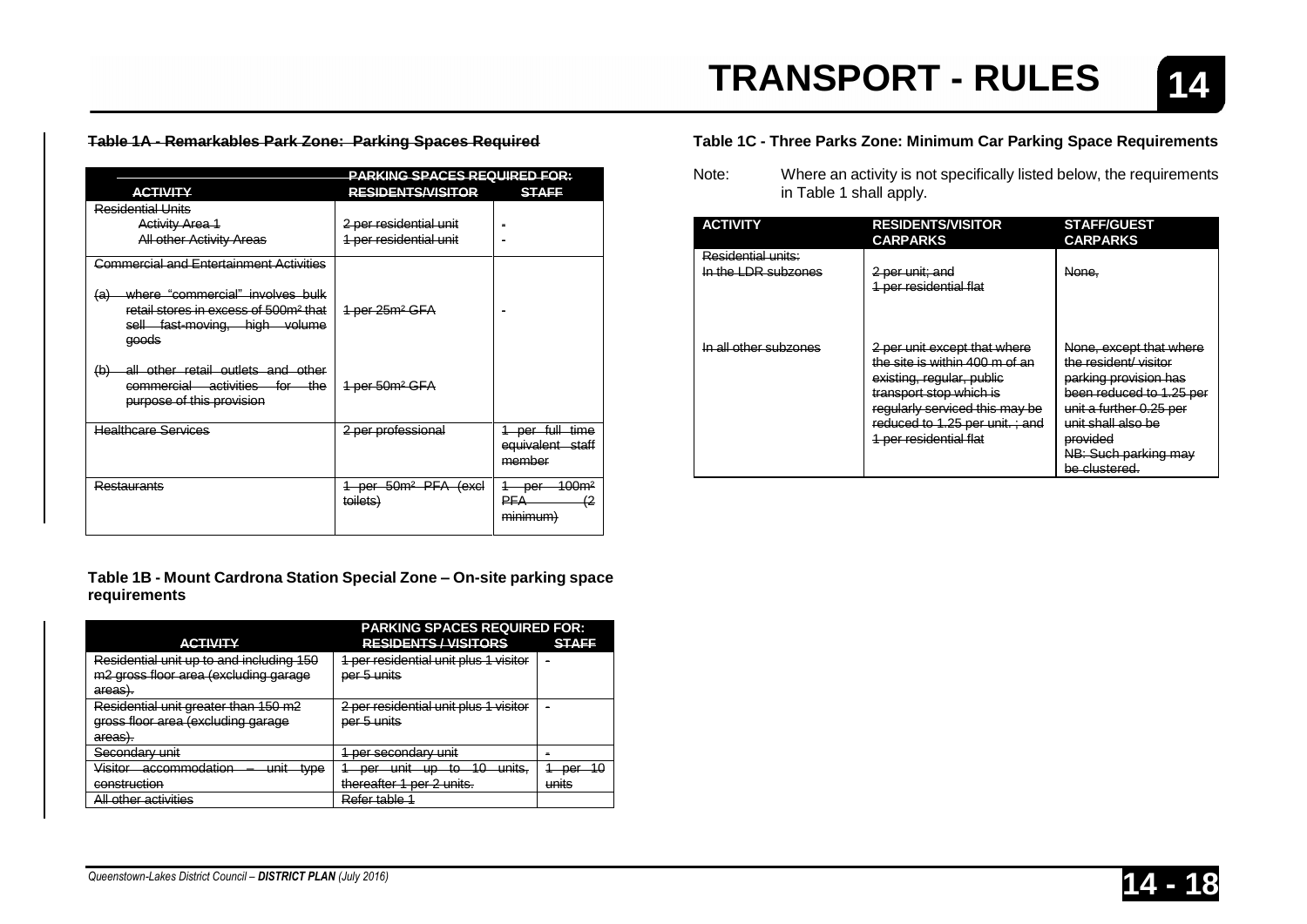

| <b>ACTIVITY</b>                                                                                                                                              | <b>RESIDENTS/VISITOR</b><br><b>CARPARKS</b>                                                                                                                                                                                                                                                                                                                                                                                                   | <b>STAFF/GUEST</b><br><b>CARPARKS</b>                                                                                                                   |
|--------------------------------------------------------------------------------------------------------------------------------------------------------------|-----------------------------------------------------------------------------------------------------------------------------------------------------------------------------------------------------------------------------------------------------------------------------------------------------------------------------------------------------------------------------------------------------------------------------------------------|---------------------------------------------------------------------------------------------------------------------------------------------------------|
| Visitor Accommodation-<br>unit type construction.<br>(includes all units<br>containing a kitchen<br>facility, e.g. motels,<br>cabins):<br>In the LDR subzone | 2 per unit; and<br>On sites containing more<br>than 30 units, the site's<br>access and three of the<br>spaces must be arranged so<br>that a design tour coach can<br>enter and park on or near<br>these spaces. These three                                                                                                                                                                                                                   | None                                                                                                                                                    |
|                                                                                                                                                              | spaces may be allocated for<br>coach parking.                                                                                                                                                                                                                                                                                                                                                                                                 | None, except that where<br>the resident/visitor                                                                                                         |
| In the MDR, Tourism and<br>Community Facilities, and<br>the Commercial Core<br>subzones                                                                      | 2 per unit, except that where<br>the site is within 400 m of an<br>existing public transport stop.<br>which is regularly serviced this<br>may be reduced to 1.25 per<br>unit: and<br>On sites containing more<br>than 30 units, the site's<br>access and three of the<br>spaces must be arranged so<br>that a design tour coach can<br>enter and park-on-or-near<br>these spaces. These three<br>spaces may be allocated for<br>coach parking | parking provision has<br>been reduced to 1.25 per<br>unit a further 0.25 per<br>unit shall also be<br>provided<br>NB: Such parking may<br>be clustered. |
| Visitor Accommodation<br>(Backpacker Hostels) - In                                                                                                           | 1 per 5 guest beds. In<br>addition 1 coach park per 50                                                                                                                                                                                                                                                                                                                                                                                        | 1 per 20 beds<br>NB: Such parking may                                                                                                                   |
| all subzones<br>NB - Refer Table 1 for<br>other types of Visitor<br>Accommodation.                                                                           | quest rooms                                                                                                                                                                                                                                                                                                                                                                                                                                   | he clustered                                                                                                                                            |

| <b>ACTIVITY</b>             | <b>RESIDENTS/VISITOR</b><br><b>CARPARKS</b> | <b>STAFF/GUEST</b><br><b>CARPARKS</b> |
|-----------------------------|---------------------------------------------|---------------------------------------|
| Large format retail, except | 2.3 per 100 m <sup>2</sup> GFA;             | 1 per 10 full time                    |
| supermarkets                | Except that once retail space               | equivalent staff or 1 per             |
|                             | in the commercial core                      | 300m <sup>2</sup> GFA, whichever      |
|                             | subzone exceeds 20.000m <sup>2</sup>        | is the greater;                       |
|                             | GFA, there shall be no                      | Except that once retail               |
|                             | minimum standard provided                   | space in the commercial               |
|                             | the provision of carparking is              | core subzone exceeds                  |
|                             | in accordance with an                       | 20.000m <sup>2</sup> GFA, there       |
|                             | approved Outline                            | shall be no minimum                   |
|                             | Development Plan or                         | standard provided the                 |
|                             | <b>Comprehensive Development</b>            | provision of carparking               |
|                             | Plan.                                       | is in accordance with an              |
|                             |                                             | approved Outline                      |
|                             |                                             | Development Plan or                   |
|                             |                                             | Comprehensive                         |
|                             |                                             | Development Plan.                     |
| <b>Supermarkets</b>         | 5 per 100 m <sup>2</sup> GFA                | 1 per 10 full time                    |
|                             |                                             | equivalent staff or 1 per             |
|                             |                                             | 300m <sup>2</sup> GFA, whichever      |
|                             |                                             | is the greater;                       |
|                             |                                             | Except that once retail               |
|                             |                                             | space in the commercial               |
|                             |                                             | core subzone exceeds                  |
|                             |                                             | 20.000m <sup>2</sup> GFA, there       |
|                             |                                             | shall be no minimum                   |
|                             |                                             | standard provided the                 |
|                             |                                             | provision of carparking               |
|                             |                                             | is in accordance with an              |
|                             |                                             | approved Outline                      |
|                             |                                             | Development Plan or                   |
|                             |                                             | Comprehensive                         |
|                             |                                             | Development Plan.                     |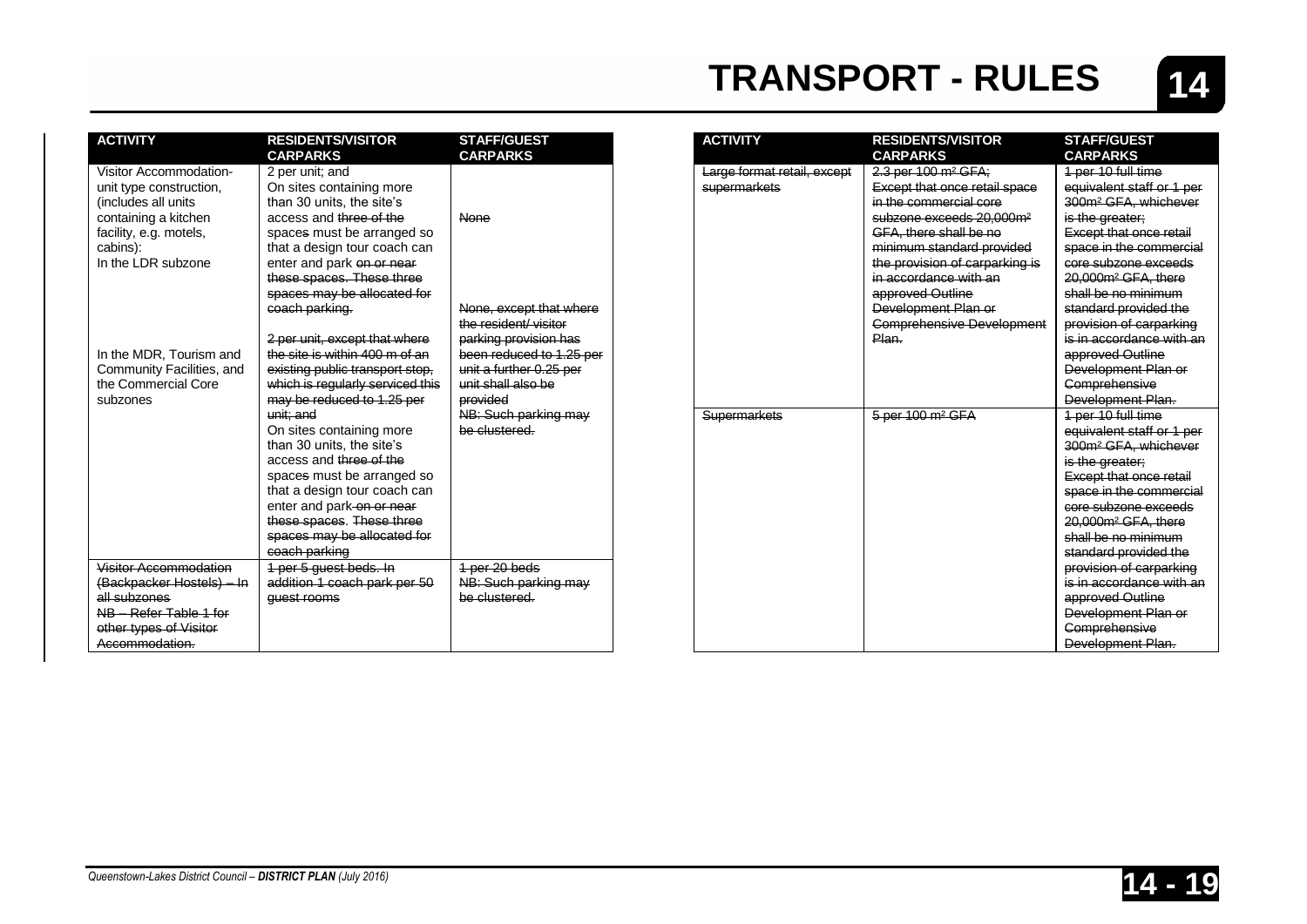| <b>ACTIVITY</b>             | <b>RESIDENTS/VISITOR</b><br><b>CARPARKS</b> | <b>STAFF/GUEST</b><br><b>CARPARKS</b>         |
|-----------------------------|---------------------------------------------|-----------------------------------------------|
| Specialty retail and        | 1 per 25 m <sup>2</sup> GFA: except that:   | <del>1 per 10 full time</del>                 |
| commercial activities not   | (i) Once retail space in the                | equivalent staff or 1 per                     |
| otherwise listed in Table 1 | commercial core subzone                     | 300m <sup>2</sup> GFA, whichever              |
| or this table               | exceeds 20,000m <sup>2</sup> GFA. there     | is the greater;                               |
|                             | shall be no minimum standard                | <b>Except that once retail</b>                |
|                             | provided the provision of                   | space in the commercial                       |
|                             | carparking is in accordance                 | core subzone exceeds                          |
|                             | with an approved Outline                    | <del>20.000m² GFA, there</del>                |
|                             | Development Plan or                         | shall be no minimum                           |
|                             | <b>Comprehensive Development</b>            | <del>standard provided the</del>              |
|                             | Plan                                        | provision of carparking                       |
|                             |                                             | is in accordance with an                      |
|                             |                                             | <del>approved Outline</del>                   |
|                             |                                             | Development Plan or                           |
|                             | (ii) In the MDR (deferred                   | Comprehensive                                 |
|                             | mixed use) subzone, the                     | Development Plan.                             |
|                             | provision of 90° parking on                 |                                               |
|                             | the street immediately in front             |                                               |
|                             | of the site shall be included in            |                                               |
|                             | the calculation of on-site                  |                                               |
|                             | carparking requirements.                    |                                               |
| Service Activities          | 1 per 100m <sup>2</sup> of GFA, except      | <del>1 per 25m<sup>2</sup> of area used</del> |
|                             | that there is no residential/               | for the maintenance and                       |
|                             | visitor parking requirement for             | repairing of goods                            |
|                             | that area used for the                      | 1 per 100m <sup>2</sup> of area used          |
|                             | maintenance and repairing of                | for any other form of                         |
|                             | <del>qoods.</del>                           | service activity.                             |
|                             |                                             |                                               |

#### **Notes on Tables 1, 1A, 1B and 1C**

The Notes apply to all provisions in Tables 1, 1A, 1B and 1C.

Note i: In calculating the total parking requirement, the requirement for residents/visitors and the requirement for guests or staff shall be added together, then rounded up to the next highest whole number. E.g. for 5 units the requirements are:

| residents/visitors       | $\frac{5 \times 1.25 = 6.25}{5}$                         |
|--------------------------|----------------------------------------------------------|
| <del>staff/guests_</del> | $\frac{5 \times 0.25}{20}$ = 1.25                        |
|                          | total of 7.5, rounded up, gives a total requirement of 8 |

- Note ii: The area of any parking space or spaces provided and of vehicular access drives and aisles provided within a building shall be excluded from the assessment of gross floor area of that building for the purpose of ascertaining the total number of spaces required or permitted.
- Note iii: The parking requirements listed in Table 1 are categorised by activity. When calculating the overall parking requirements for a development, the separation of area into different activities will be required where the gross floor area of an activity (or public floor space or other such measurement that the standards for the relevant activity is based upon) exceeds 10% of the total gross floor space of the development. The total parking requirement for any development shall be the sum of the requirements for each area.
- Note iv: The term "Professional Staff" in relation to Health Care Services does not include administrative staff.
- Note v "Staff" in the above Tables means full time staff or full time staff equivalent. Provision for a full time staff equivalent is based on recognition of the fact that some businesses are operated in shifts

#### Except:

- (a) Within the Village Precinct no parking shall be required on site where it can be demonstrated that adequate parking is provided in a communal carpark.
- (b) Within Activity Areas 3 and 4 no parking shall be provided on site where it can be demonstrated that adequate parking is provided in a farm yard car park adjacent to the site.

#### **Footnotes to Table 1**

The following footnotes apply only where indicated in Table 1.

Footnote (1): Where the site is used for visitor accommodation these spaces shall be made available for staff. Where the site is used for

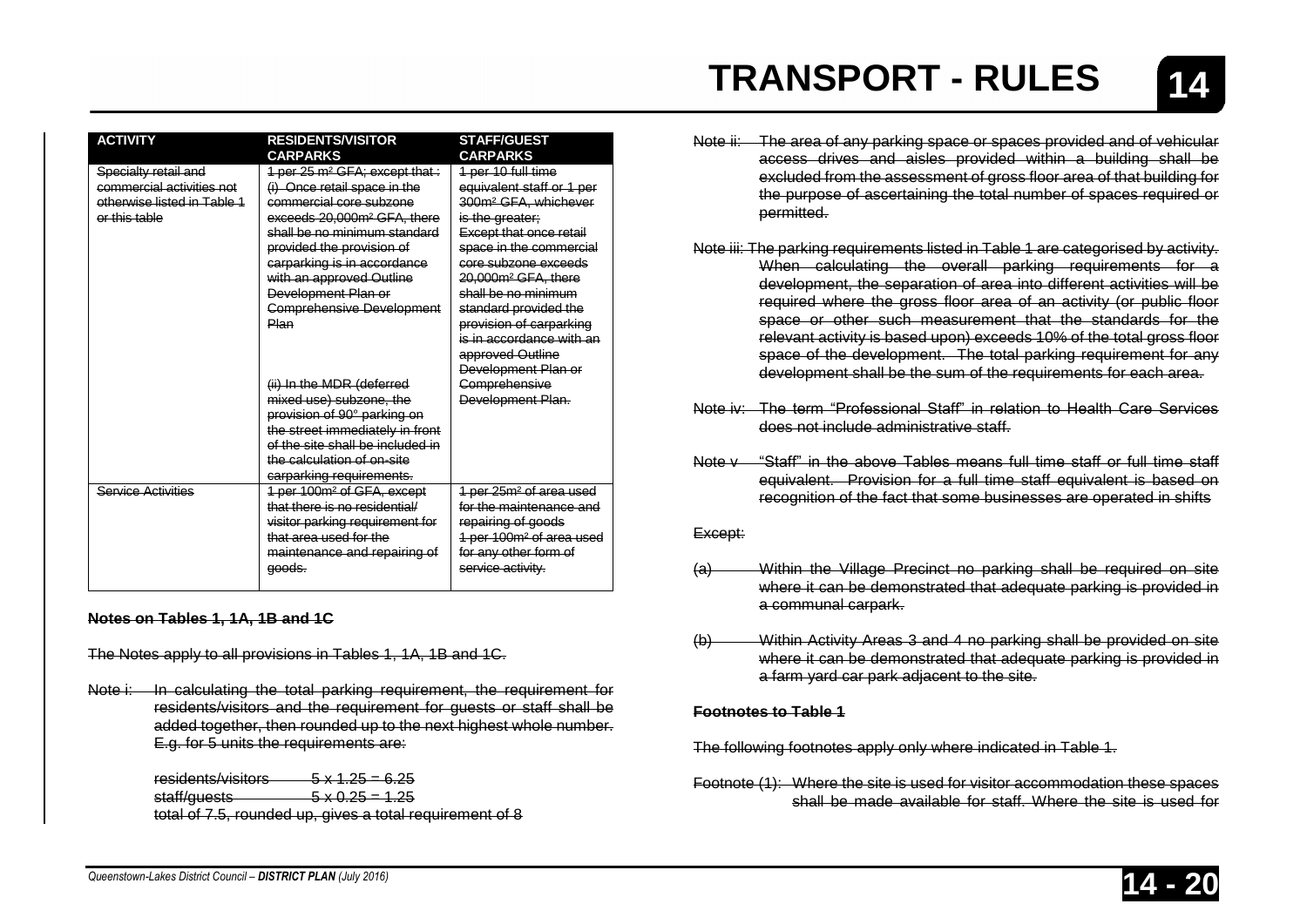residential purposes these spaces are to be accessible to guests, or for use for parking trailers and other vehicles.

- Footnote (2): These spaces shall all be held on common land. If the requirement for residents/visitors and/or the requirement for staff/guest involves a fraction, only the whole number of spaces have to be allocated and located for that purpose. E.g. for 5 units, only one space has to be located on common land (see Footnote (3) below) and allocated to staff/guest.
- Footnote (3): On sites containing more than 30 units, the site's access and three of the spaces must be arranged so that a design tour coach can enter and park on or near these spaces. These three spaces may be allocated for coach parking.
- Footnote (4): In HDR Subzone B1 the coach parking requirement for visitor accommodation-unit type construction is one coach park for each site containing more than 30 units.

#### **ii Parking Requirements within Frankton Flats Special Zone (B)**

- (a) Activities within Activity Areas C1, C2, D and E1 shall provide:
	- (i) Not more than the maximum number and no less than the minimum number on of on-site parking spaces listed in Table 1D below; or
	- Where the particular use is not specified in Table D, no more than 115% or no less than 85% of the rate specified in Table 1 (rule 14.2.4.1):

**Table 1D – Frankton Flats Special Zone (B)**

**TRANSPORT - RULES**

| <b>Activity</b>    | <b>Parking</b><br>Minimum             | Maximum<br>parking                     |
|--------------------|---------------------------------------|----------------------------------------|
|                    | spaces required                       | spaces required                        |
| Industrial<br>and  | 2.5 per 100m <sup>2</sup> of gross    | 3.5 per 100m <sup>2</sup> of gross     |
| Service            | floor area used for                   | floor area<br>for<br>used              |
| <b>Activities</b>  | maintaining,                          | maintaining, repairing,                |
|                    | manufacturing,                        | manufacturing,                         |
|                    | fabricating, processing,              | fabricating,<br>processing,            |
|                    | transporting or packing               | transporting or packing                |
|                    | goods, plus 1 per 100m <sup>2</sup>   | goods, plus 1 per 100m <sup>2</sup>    |
|                    | of storage.                           | of storage space.                      |
| Commercial         | 1.5 per 100m <sup>2</sup> GFA         | 2.25 per 100m <sup>2</sup> GFA         |
| Activities         |                                       |                                        |
| Residential        | 1 per residential unit                | 2 per residential unit                 |
| Retail             | 2 per 100m <sup>2</sup> GFA           | 5 per 100m <sup>2</sup> GFA            |
| Visitor            | For motels: 1 per unit                | For motels: 1.5 per unit               |
| Accommodation      | For hotels: 1 per 4 rooms             | For hotels: 1.5 per 3                  |
|                    | up to 60 rooms thereafter             | rooms up to 60 rooms                   |
|                    | 1 per 5 rooms plus 1                  | thereafter 1.5 per 5 rooms             |
|                    | coach park per 50 guest               | plus 1 coach park per 50               |
|                    | rooms.                                | quest rooms.                           |
|                    | For all other unit type               | For all other unit type                |
|                    | visitor accommodation: 1              | visitor accommodation                  |
|                    | per unit                              | 1.5 per unit.                          |
| Healthcare         | 1.5 per FTE professional              | 2.5 per FTE professional               |
| Services           | staff member, 1 per FTE               | staff, 1.5 per FTE other               |
|                    | other staff member                    | staff member                           |
| <b>Restaurants</b> | 2.5 per 100m <sup>2</sup> PFA (excl   | 5 per 100m <sup>2</sup> PFA (excl      |
|                    | toilets) plus 1 per 100m <sup>2</sup> | toilets) plus 1.5<br>per               |
|                    | PFA for staff with a                  | 100m <sup>2</sup> PFA for staff with a |
|                    | minimum of two.                       | minimum of two                         |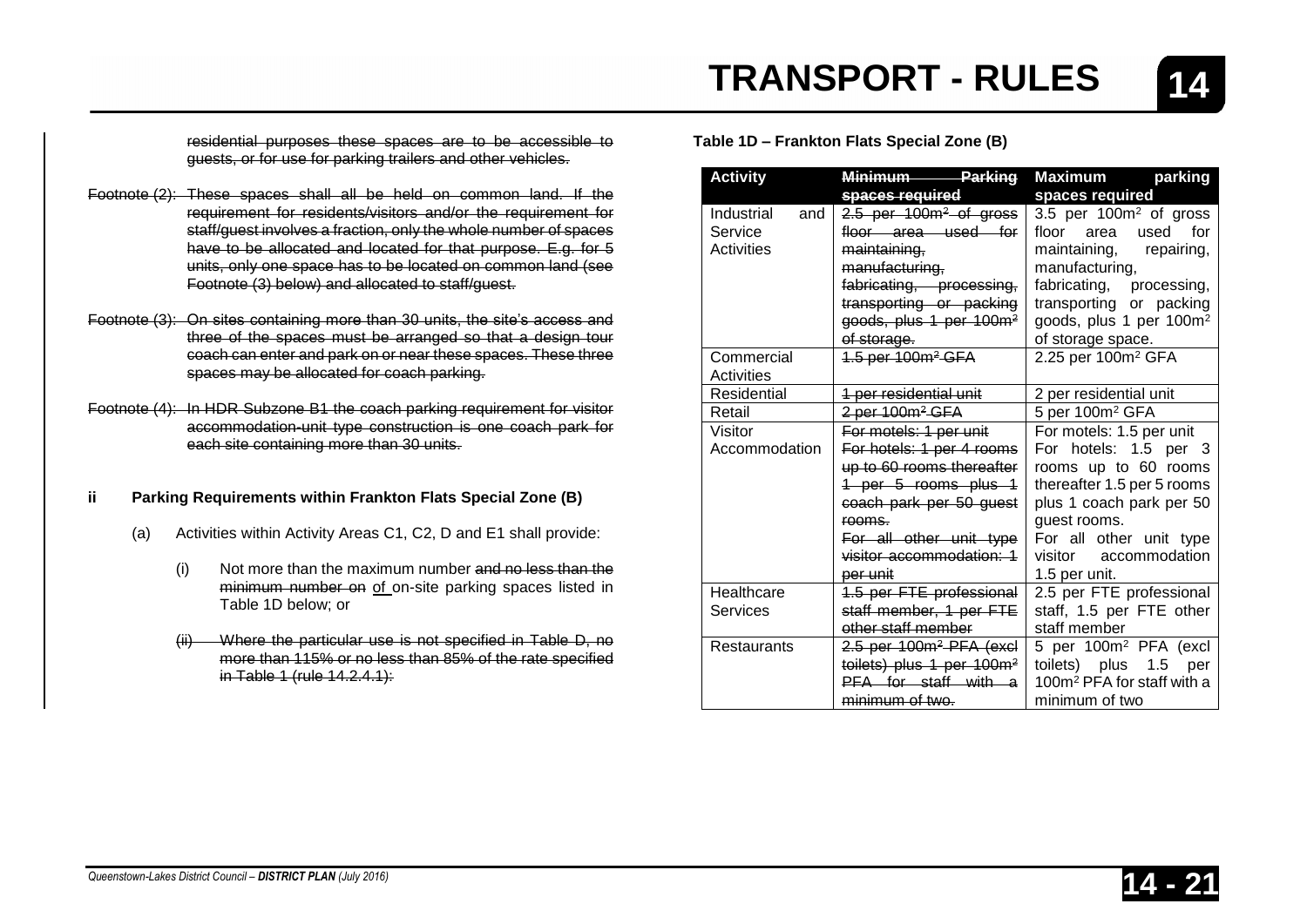**14**

(b) Activities within Activity Area E2:

Within Activity Area E2 car parking requirements are based on the floor area of the buildings, not the activity, as follows:

| <b>Floor Level</b>                                  | <b>Minimum</b><br>Parking<br><b>Space Required</b>             | <b>Maximum Parking</b><br><b>Spaces</b><br>to<br>be<br><b>Provided</b> |
|-----------------------------------------------------|----------------------------------------------------------------|------------------------------------------------------------------------|
| Ground Floor units                                  | $2$ spaces per 100 $m2$<br>of GFA                              | 4 spaces per 100m <sup>2</sup><br>of GFA                               |
| floor<br>units,<br>Upper<br>including<br>mezzanines | per<br>cnacac<br><del>əpaccə</del><br>100m <sup>2</sup> of GFA | 3 spaces per 100m <sup>2</sup><br>of GFA                               |

#### **iii Parking requirements within Frankton Flats Special Zone (B)**

Any activity which does not comply with Rule 14.2.4.1 ii "Parking requirements within Frankton Flats Special Zone (B)" shall be a Restricted Discretionary Activity with the Council's discretion restricted to:

- Traffic management in the vicinity
- Effective use of land
- Demand for public transport and measures to reduce demand for travel
- Management of car parking, including shared parking arrangements.

#### **iv Location and Availability of Parking Spaces**

(a) Any space required by this Plan for off-street parking or loading shall be available for staff and visitors during the hours of operation and shall not be diminished by the subsequent erection of any structure, storage of goods or any other use. Any staff parking required by this rule is to be marked on the space and shall be provided on-site.

- (b) All required heavy vehicle parking or loading space shall be located so that its use by those vehicles complies with the relevant noise emission standards for the activity to which the parking relates, and to ensure that no vehicle is required to carry out any reverse manoeuvring onto or from any road other than a service lane.
- (c) No parking space required by this Plan shall be located on any access or outdoor living space required by the Plan. Each parking space required by the Plan shall have unobstructed vehicular access to a road or service lane.
- (d) Parking areas and loading areas may be served by a common manoeuvre area which shall remain unobstructed.
- (e) Residential and visitor accommodation units may provide some or all of their parking requirement "off-site", on another site, in accordance with the following:
	- (i) If development in any Sub-Zone of the High Density Residential Zone is located within 400m of an established public transit route (as shown in Appendix 4 Interpretive Diagrams 12: Proximity to Established Public Transport Routes – Queenstown), then some or all of the parking requirement may be provided off-site.
	- (ii) All other developments may provide up to one-third of their parking requirement off-site.
	- (iii) Off-site parking in relation to the above must be:
		- a. Dedicated to the units within the development, and
		- b. Located so that all the "off-site" car parking spaces allocated to the development are within a 200m walking distance of the boundary of the development, and
		- c. With guarantees of the continued availability of the parking (or an equal alternative) for the units the offsite parking is intended to serve.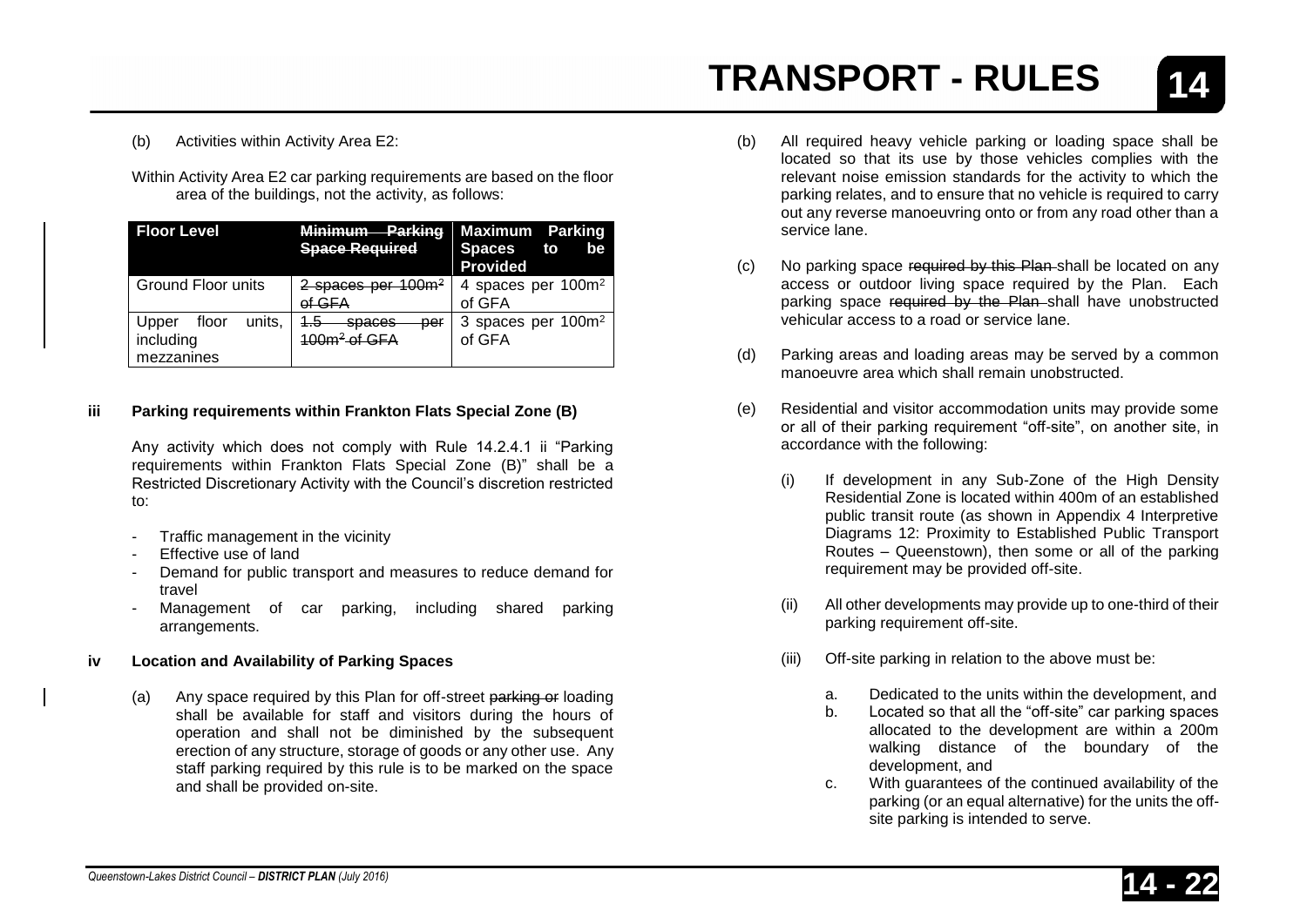(f) Rooftop carparking shall be a restricted discretionary activity.

#### **v Size of Parking Spaces**

All required provided parking spaces other than for residential units, and associated manoeuvring areas are to be designed and laid out in accordance with the requirements in Appendix 7.

#### **vi Parking Area and Access Design**

All vehicular access to fee simple title lots, cross lease, unit title or leased premises shall be in accordance with the standards contained in NZS4404:2004, and

All shared vehicular access serving residential and/or visitor accommodation units in the High and Low Density Residential Zones shall be in accordance with the standards set out in NZS4404:2004 except for developments identified in the table below:

| The Greater of the Actual Number of Units Serviced FORMED LEGAL<br>or; the Potential Number of Units served by the WIDTH WIDTH<br>Access as a Permitted or Controlled Activity | (m) | (m) |
|--------------------------------------------------------------------------------------------------------------------------------------------------------------------------------|-----|-----|
| 1 to $6$                                                                                                                                                                       | 3.5 | 4   |
| 7 to 12                                                                                                                                                                        | 5   | 6   |

Where the shared vehicle access adjoins a local distributor or higher road in the hierarchy, including a State Highway, it shall have a 5m formed width and a 6m legal width for a minimum length of 6m as measured from the legal road boundary.

No private way or private vehicle access or shared access shall serve sites with a potential to accommodate more than 12 units on the site and adjoining sites.

Private shared vehicle access shall have legally enforceable arrangements for maintenance put in place at the time they are created.

Formed access widths for 1 to 6 units shall provide passing bays at intervals no greater than 25 metres (end of one passing bay to the beginning of the next) along the length of the access way. Passing bays shall be at least 8 metres long and at least 2.5 metres wide, plus any tapers desired.

The access width rules provided above do not apply at the time of subdivision to developments authorised and implemented under existing and live resource consents at the time of adoption of these rules.

The access width rules provided above do not apply to existing private shared vehicle accessways for the purpose of controlling the number of units that may be built using the accessways, unless the total land served by the accessway could provide for more than 12 units.

Note: Calculation of maximum developable capacity shall require, where necessary, creation of sections to serve as future accessway extensions to link to other sites beyond the immediate development.

In the **LDR and MDR subzones of the Three Parks Zone and in the Northlake Special Zone,** all back lanes serving residential units shall be in accordance with the standards set out in NZS4404:2004 except as identified in the table below:

| The actual number of units serviced or the<br>potential number of units serviced by the<br>back lane as a permitted or restricted<br>discretionary activity, whichever is the<br>greater. | <b>Minimum</b><br>legal<br>width | Maximum<br>legal<br>width |
|-------------------------------------------------------------------------------------------------------------------------------------------------------------------------------------------|----------------------------------|---------------------------|
| Back lanes servicing 1 to 16 residential units                                                                                                                                            | 5 metres                         | 6 metres                  |

Provided that:

(a) Where any back lane adjoins a local distributor or higher road in the hierarchy, including a State Highway, it shall have a 6m legal width for a minimum length of 6m as measured from the legal road boundary.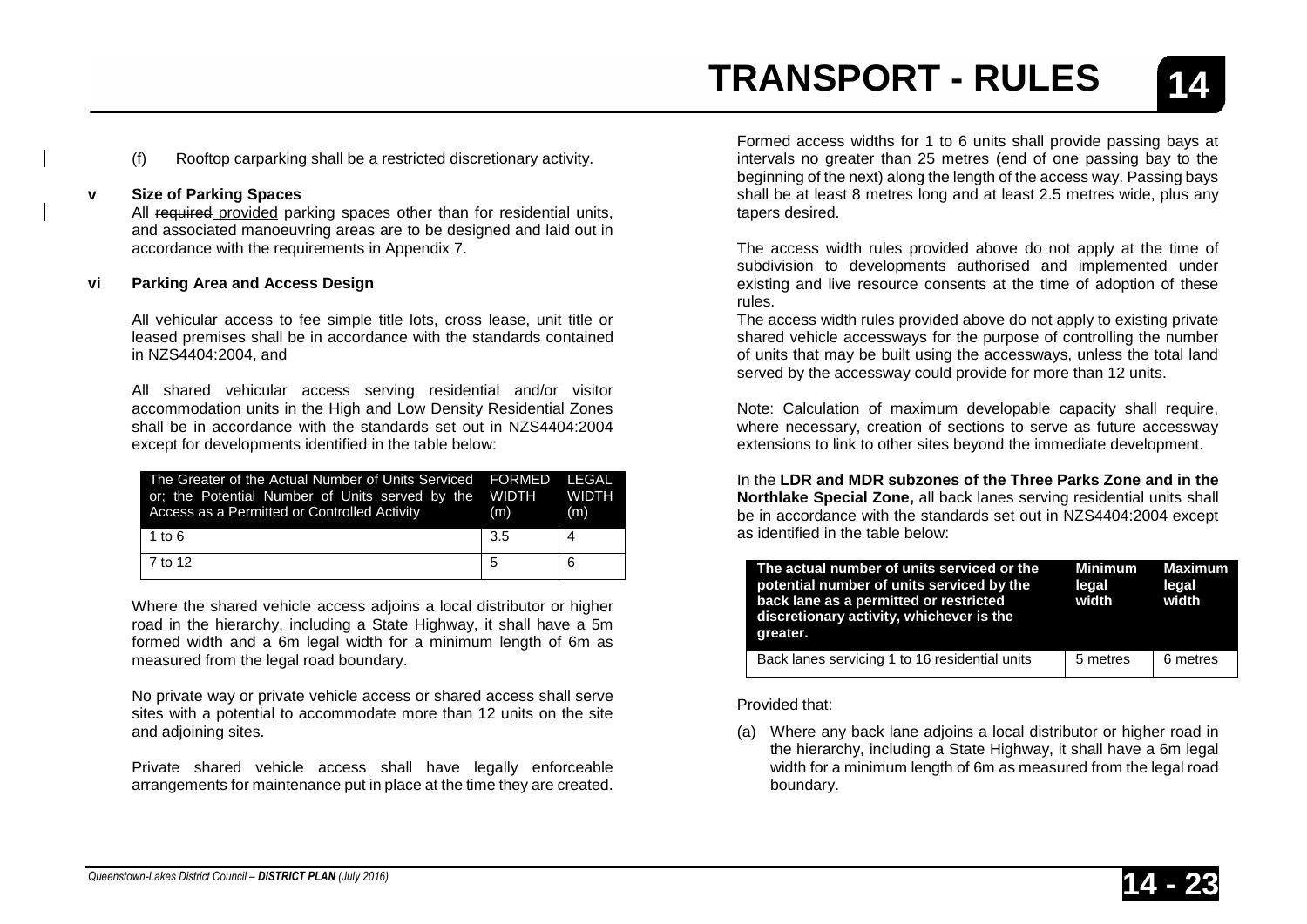**14**

- (b) No back lane shall serve sites with a potential to accommodate more than 16 residential units on the site and adjoining sites.
- (c) Back lanes shall have legally enforceable arrangements for maintenance put in place at the time they are created.

#### **vii Gradient of Car Parks**

Car parking areas shall have a gradient of no more than 1 in 20 in any one direction.

#### **viii Car Spaces for People with Disabilities**

(a) Car parking areas shall include spaces for people with disabilities provided at the rate of

| 1 to 10 spaces:   | no requirement             |
|-------------------|----------------------------|
| 11 to 50 spaces:  | 1 disabled person's space  |
| up to 100 spaces: | 2 disabled persons' spaces |

plus 1 more for every additional 50 spaces.

(b) Car parking for people with disabilities shall be located as close as practicable to the building entrance. The spaces should be on a level surface and be clearly signed.

#### **ix Reverse Manoeuvring**

Where off-street manoeuvring facilities are required, a 90th-percentile car shall be able to manoeuvre into and out of any required parking spaces with only one reverse manoeuvre.

(a) Off-street manoeuvring shall be provided to ensure that no vehicle is required to reverse onto or off a State Highway or arterial road.

- (b) Off-street manoeuvring shall be provided to a 90th-percentile car to ensure that no car is required to reverse either onto or off any collector road where:
	- (i) the frontage road speed limit is 80km/h or greater, or
	- (ii) six or more parking spaces are to be serviced by a single accessway, or
	- (iii) three or more residential units share a single accessway, or
	- (iv) the activity is on a rear site
- (c) Off-street manoeuvring shall be provided for a 90th-percentile car to ensure that no car is required to reverse either onto or off any local road where:
	- (i) ten or more parking spaces are to be serviced by a single accessway, or
	- (ii) five or more residential units share a single accessway,
		- or
	- (iii) the activity is on a rear site
- **Note:** refer to 14.2.4.1 ii (b) and 14.2.4.1 xi (b) (iv) for reverse manoeuvring provisions for heavy vehicles and loading spaces. A list of Arterial and Collector roads and a definition of Local roads is contained in Appendix 6.

#### **x Residential Parking Spaces**

(a) Any residential parking spaces for Class 1 and Class 2 users provided (see definitions in Appendix A7), required by this Plan shall have the following minimum internal dimensions: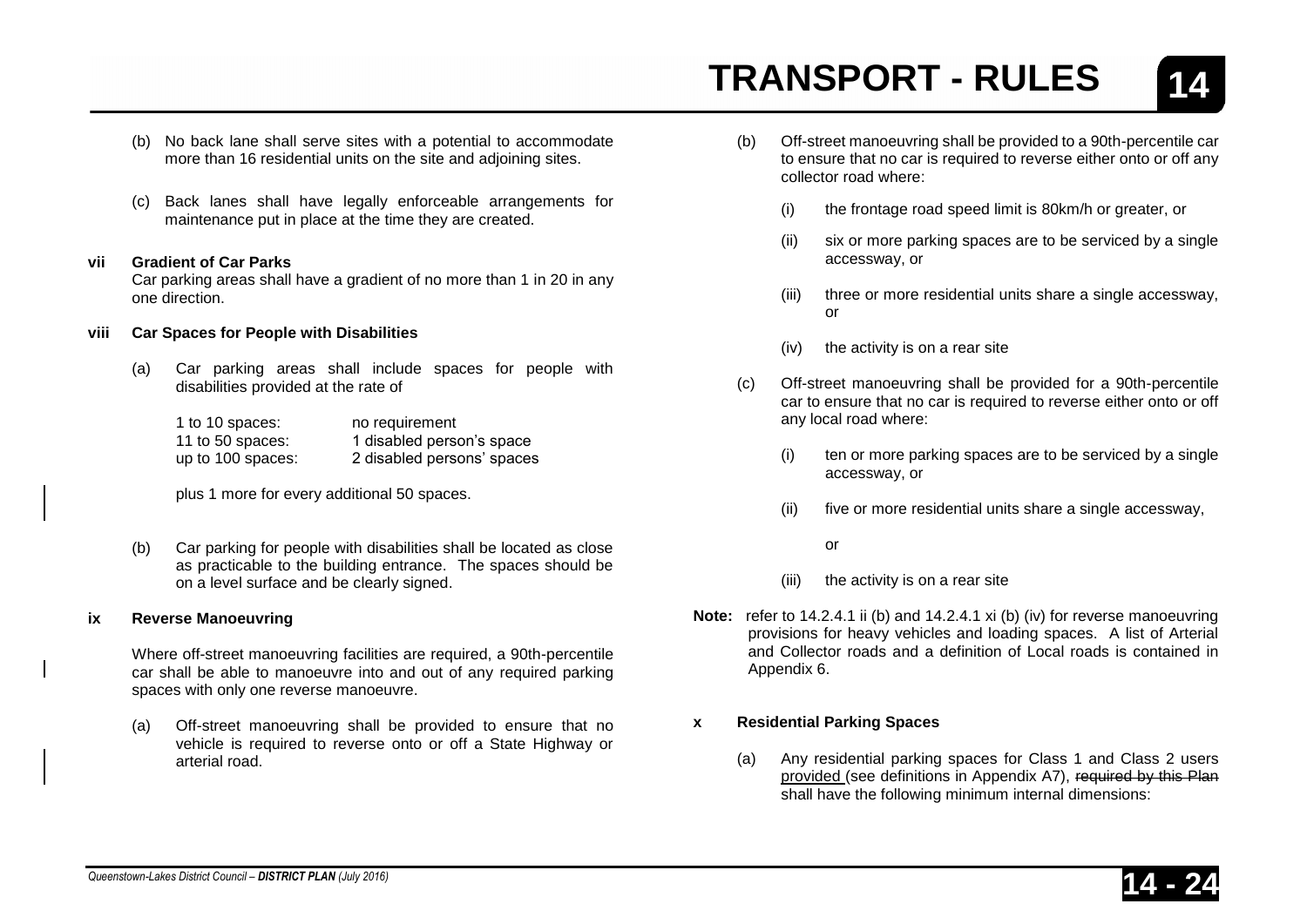|              | <b>TRANSPORT - RULES</b>               |  |  |
|--------------|----------------------------------------|--|--|
| <b>DEPTH</b> | <b>Table 2 - Queuing Space Lengths</b> |  |  |

| <b>NUMBER OF PARKING SPACES</b> | <b>MINIMUM QUEUING LENGTH</b> |
|---------------------------------|-------------------------------|
| $3 - 20$                        | 6m                            |
| $21 - 50$                       | 12 <sub>m</sub>               |
| $51 - 100$                      | 18 <sub>m</sub>               |
| $101 - 150$                     | 24m                           |
| $151 -$ or over                 | 30 <sub>m</sub>               |

#### **xii Set Down Areas**

All educational and health facilities or activities must provide an on-site manoeuvre area to allow vehicles to set down and pick up children or patients. Such areas shall be provided to ensure that no vehicle is required to reverse either onto or off the site.

#### **xiii Loading Areas**

- (a) The following provisions shall be made for off-street loading on every site in the Business, Industrial A, Industrial B, Frankton Flats Special Zone (B), Town Centre, Frankton Corner Shopping Centre Zones and Activity Area 2 of the Kingston Village Special Zone except on sites where access is only obtained from the following roads:
	- Queenstown Mall
	- Beach Street
	- Shotover Street
	- Helwick Street
	- Buckingham Street
	- Camp Street
	- Rees Street
	- Marine Parade
	- Church Street
- (b) Every loading space shall be of the following dimensions:

#### **ACTIVITY MINIMUM SIZE**

### parking spaces may be provided in tandem.

#### **xi Queuing**

On-site queuing space shall be provided for all vehicles entering a parking or loading area. The required queuing space length shall be in accordance with the Table 2 below, except that where the parking area has more than one access the required queuing space may be divided between the accesses. Queuing space length shall be measured from the road boundary at the vehicle crossing to the nearest vehicle control point or point where conflict with vehicles already on the site may arise.

**WIDTH** 

**Note:** A row of three parking spaces would require a total width of 8.7m and not the minimum 7.5m width indicated by Table 1 in Appendix 7. A row of more than three parking spaces would use Table 1 widths for the intervening spaces between the two end parking spaces of 3.1m each. The last spaces at the end of each row shall be counted as single spaces to provide sufficient width

to fully open vehicle doors in the end parking spaces.

(b) The minimum width of the entrance to a single garage shall be no less than 2.4 m wide. The manoeuvring area from the property boundary to the garage entrance shall be designed to accommodate a 90 percentile car as set out in Appendix 7.

(c) Where two parking spaces are provided for on a site containing only a single residential or Visitor Accommodation unit, the two

**Single** 1 3.1m 3.1m 5.5m **Double 1** 5.6m **5.6m** 5.6m

#### **Except:**

This Rule shall not apply to vehicles entering a parking or loading area gaining access from Local Access Roads within Activity Area 1 of the Mount Cardrona Station Special Zone.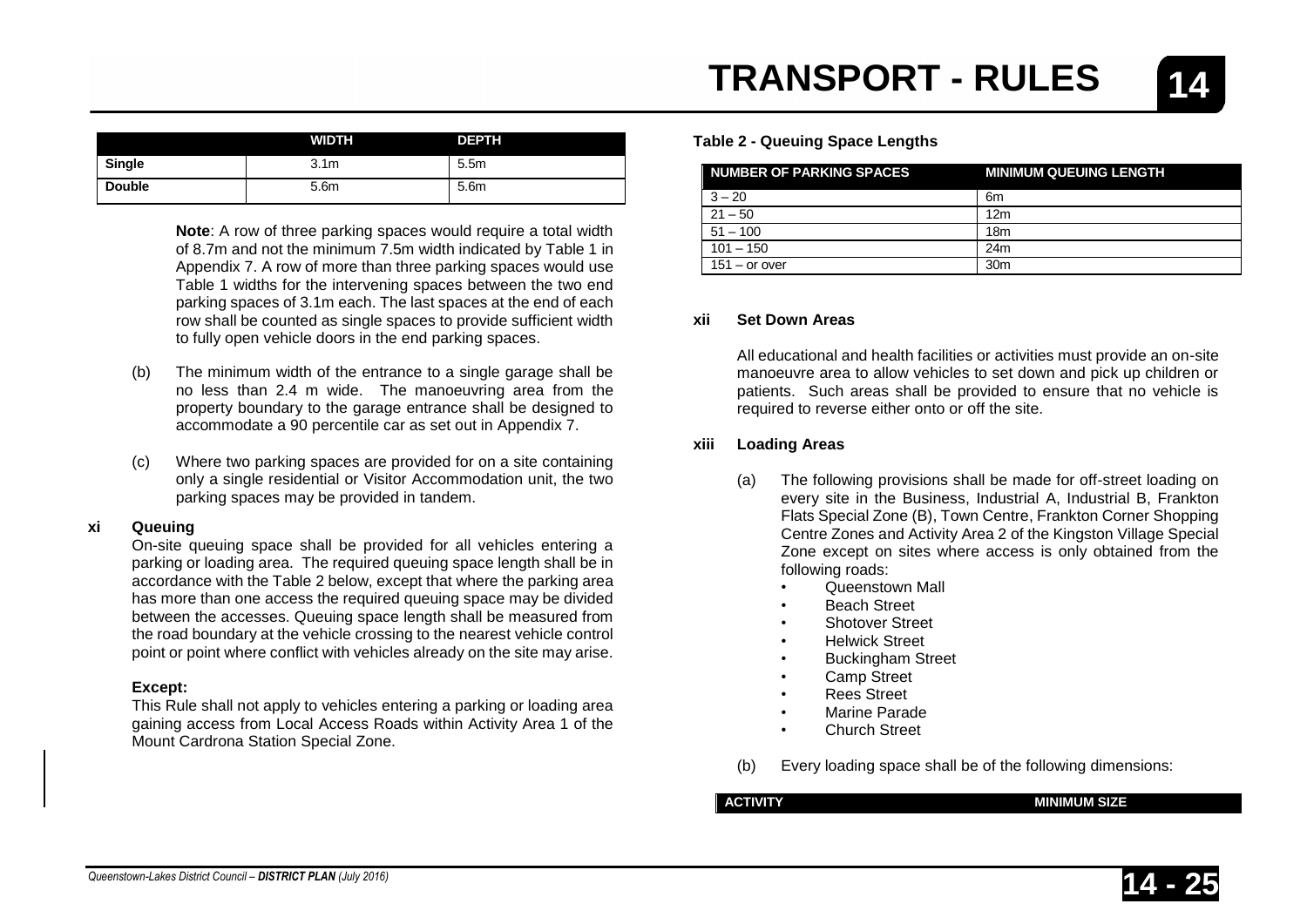| Transport depots or similar                                                                                                                                     | 9m length<br>3.5m wide<br>3.8m high           |
|-----------------------------------------------------------------------------------------------------------------------------------------------------------------|-----------------------------------------------|
| Retail premises, offices, warehouse, bulk<br>stores, industries, service industries and<br>similar                                                              | 8m length<br>3.5m wide<br>3.8m high           |
| Offices and activities of less than 1500m <sup>2</sup><br>floor area not handling goods and where<br>on-street parking for occasional delivery<br>is available. | 6 <sub>m</sub> length<br>3m wide<br>2.6m high |

Notwithstanding the above:

- (i) where articulated trucks are used in connection with any site sufficient space not less than 20m in depth shall be provided.
- (ii) Each loading space required by the Plan shall have unobstructed vehicular access to a road or service lane.
- (iii) Parking areas and loading areas may be served in whole or in part by a common manoeuvre area which shall remain unobstructed.
- (iv) No vehicle is allowed to reverse manoeuvre into or out of a loading space from a State Highway, arterial road or collector road.

#### **xiv Surface of Parking and Loading Areas**

- (a) The surface of all parking, loading and associated access areas shall be formed, sealed or otherwise maintained so as not to create a dust or noise nuisance, to avoid water ponding on the surface and to avoid run-off onto adjoining roads.
- (b) The first 6m of such areas (as measured from the road boundary) shall be formed and surfaced to ensure that material such as mud, stone chips or gravel is not carried onto any footpath, road or service lane.

**14**

#### **xvi Landscaping**

- (a) **Other than** for residential activities and activities within the Town Centre, Business, Industrial and Corner Shopping Zones, every outdoor car park area shall include landscaping at a minimum rate of 6% of the total area of the car park or 1.5m² per parking space, whichever is the lesser.
- (b) Landscaping may be provided in strips or blocks provided the minimum internal dimension of any strip or block shall be not less than 1.5m.
- (c) Where an area contains five or more outdoor car parking spaces as part of a Comprehensive Residential Development in the Low Density Residential Zone, landscaping shall be provided at a rate of 1.5 m² per parking space. Where the parking area is located along a site boundary, the landscaping shall be provided in a strip along the boundary.

#### **xvii Illumination**

All parking and loading areas, excluding those for residential use which are designed to accommodate 5 or more vehicles and which are used at night, shall be illuminated to a minimum maintained level of 3 lux, with high uniformity, during hours of operation.

#### **14.2.4.2 Access**

#### **i Length of Vehicle Crossings**

(a) The following crossing lengths shall apply as measured at the property boundary:

| <b>LAND USE</b> | <b>LENGTH OF CROSSING (m)</b> |         |
|-----------------|-------------------------------|---------|
|                 | Minimum                       | Maximum |
| Residential     | 3.0                           | 6.0     |
| Other           | 4.0                           | 9.0     |

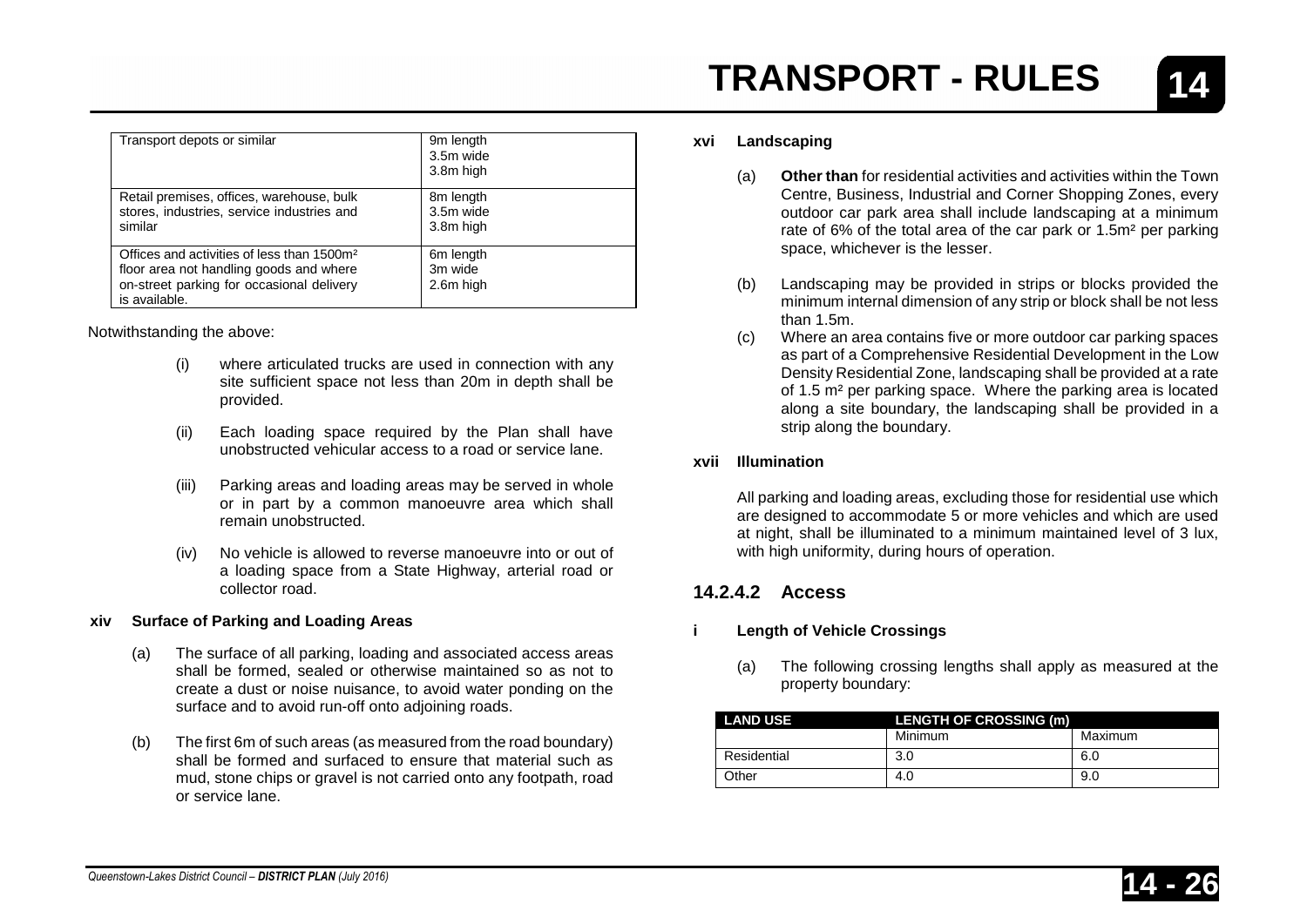(b) The length of culverts and crossings shall be the actual length of channel covers or the length of the fully dropped curb.

#### **ii Design of Vehicle Crossings**

Vehicle crossings providing access to a road in a Rural Zone shall comply with the standards in Appendix 7(Diagram 2, 3 or 4 depending on the activity served by the access).

For all other accesses the design of the vehicle crossing shall be such that:

- (a) the access crosses the property boundary at an angle of 90 degrees plus or minus 15 degrees;
- (b) the vehicle crossing intersects with the carriageway at an angle of between 45 degrees and 90 degrees;
- (c) roading drainage shall be continuous across the length of the crossing;
- (d) all vehicular accessways adjacent to State Highways shall be sealed from the State Highway boundary to the edge of carriageway in accordance with Transit New Zealand's standards.

#### **iii Maximum Gradient for Vehicle Access**

- (a) The maximum gradient for any private way used for vehicle access shall be 1 in 6.
- (b) In residential zones where a private way serves no more than 2 residential units the maximum gradient may be increased to 1 in 5 provided:
	- (i) The average gradient over the full length of the private way does not exceed 1 in 6; and
	- (ii) The maximum gradient is no more than 1 in 6 within 6m of the road boundary; and
	- (iii) The private way is sealed with a non-slip surfacing.

(c) Vehicle break-over angles shown in Appendix 7 shall not be exceeded.

For the purpose of this rule gradient (maximum and average) shall be measured on the centreline of the access.

#### **iv Minimum Sight Distances from Vehicle Access**

- (a) The minimum sight distance from any access, as set out in the Table 3 below must be complied with.
- (b) The sight distances in Table 3 shall be measured from the points shown on Diagram 1 in Appendix 7 and shall apply to all roads.

#### **Table 3 - Minimum Sight Distances from Access**

| <b>SPEED</b><br>LIMIT<br>(km/hr) | <b>SIGHT DISTANCE (m)</b>   |                         |
|----------------------------------|-----------------------------|-------------------------|
|                                  | <b>Residential Activity</b> | <b>Other Activities</b> |
| 50                               | 45                          | 80                      |
| 60                               | 65                          | 105                     |
| 70                               | 85                          | 140                     |
| 80                               | 115                         | 175                     |
| 90                               | 140                         | 210                     |
| 100                              | 170                         | 250                     |
| 110                              | 210                         | 290                     |
| 120                              | 250                         | 330                     |

#### **v Maximum Number of Vehicle Crossings**

Subject to Site Standard 14.2.4.2(viii) in respect of State Highways, the maximum number of crossings shall be as provided for in Table 4 below.

#### **Table 4 - Maximum Number of Vehicle Crossings**

| <b>FRONTAGE</b><br>LENGTH (m) | <b>TYPE OF ROAD FRONTAGE</b> |           |          |
|-------------------------------|------------------------------|-----------|----------|
|                               | Local                        | Collector | Arterial |
| $0 - 18$                      |                              |           |          |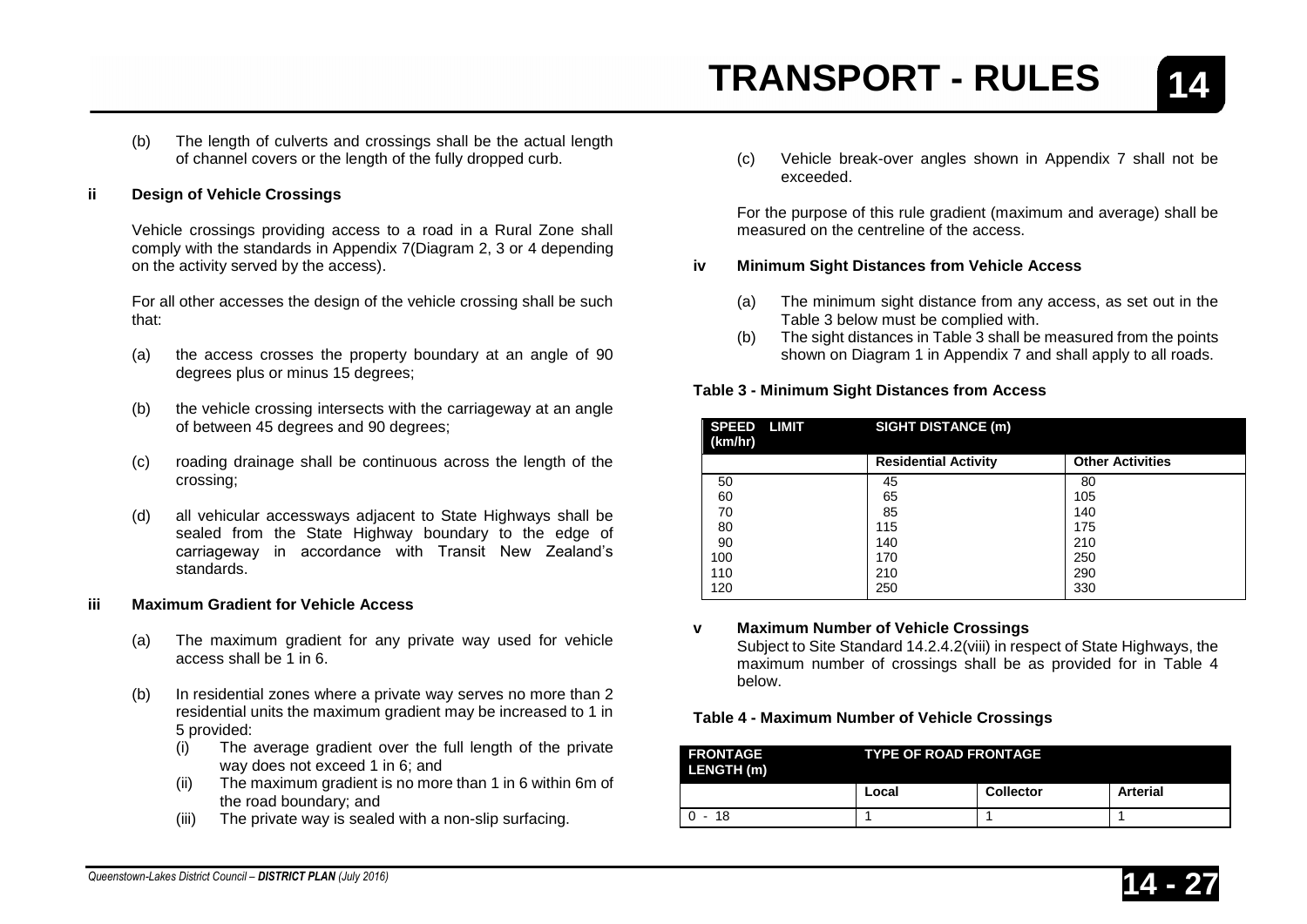**vii Service Stations**

- (a) The canopy shall be setback 2m from the road boundary.
- (b) Accessways into Service Stations shall comply with the following minimum separation distances from other driveways.
	- Between driveways for residential activities 7.5m
	- Between driveways for other activities
- (c) The width of any driveway into a Service Station shall comply with the following:
	- One way **-4.5m min and 6.0m max.**
	- $\frac{1}{2}$  Two way:  $\frac{1}{2}$  Two way:  $\frac{1}{2}$  Two way.

Any one way entrance or exit shall be signposted as such.

- (d) The road boundary of the site shall be bordered by a nib wall or other device to control traffic flows and to clearly define entrance and exit points.
- (e) Pumps shall be located a minimum of 4.5m from the road boundary and 12m from the midpoint of any vehicle crossing at the road boundary. All vehicles shall be clear of the footpath and accessways when stopped for refuelling.
- (f) A minimum path width of 4.5m shall be provided for vehicles through the service station forecourt.
- (g) Tanker access to bulk tank filling positions shall ensure tankers drive in and out in a forward direction, without the need for manoeuvring either on the site or adjacent roadways. Where this cannot be achieved tankers shall be able to be manoeuvred so they can drive out in a forward direction.

Tankers discharging shall not obstruct the footpath or any part of the site intended for use by vehicles being served at refuelling positions or waiting for service.

| <b>Arterial</b>  | 40       | 40 | 40 |
|------------------|----------|----|----|
| <b>Collector</b> | 35       | 30 | 30 |
| Local            | OF<br>دے | 25 | 25 |

#### **Roads with a speed limit equal to or greater than 100 km**

| <b>I FRONTAGE</b><br><b>ROAD</b> | <b>INTERSECTING ROAD</b> |                  |       |
|----------------------------------|--------------------------|------------------|-------|
|                                  | <b>Arterial</b>          | <b>Collector</b> | Local |
| <b>Arterial</b>                  | 100                      | 100              | 100   |
| <b>Collector</b>                 | 75                       | 60               | 60    |
| Local                            | 50                       | 50               | 50    |

*Note:* Distances shall be measured parallel to the centre line of the carriageway of the frontage road from the centre line of the intersecting road. Where the roadway is median divided the edge of the dividing strip nearest to the vehicle crossing shall for the purposes of this control be deemed the centre line.

Where the boundaries of the site do not allow the provision of any vehicle crossing whatsoever in conformity with the above distances a single vehicle crossing may be constructed provided it is located adjoining an internal boundary of the site in the position which most nearly complies with the provisions of Table 5.

# **TRANSPORT - RULES**

| 19 - 60          |  |  |
|------------------|--|--|
| 61 - 100         |  |  |
| Greater than 100 |  |  |

**Arterial Collector Local**

**vi Distances of Vehicle Crossings from Intersections** No part of any vehicle crossing shall be located closer to the intersection of any roads than the distances permitted in Table 5 below.

#### **Table 5 - Minimum Distance of Vehicle Crossings from Intersections**

#### **Roads with a speed limit of less than 100 km/hr FRONTAGE INTERSECTING ROAD**

**ROAD**



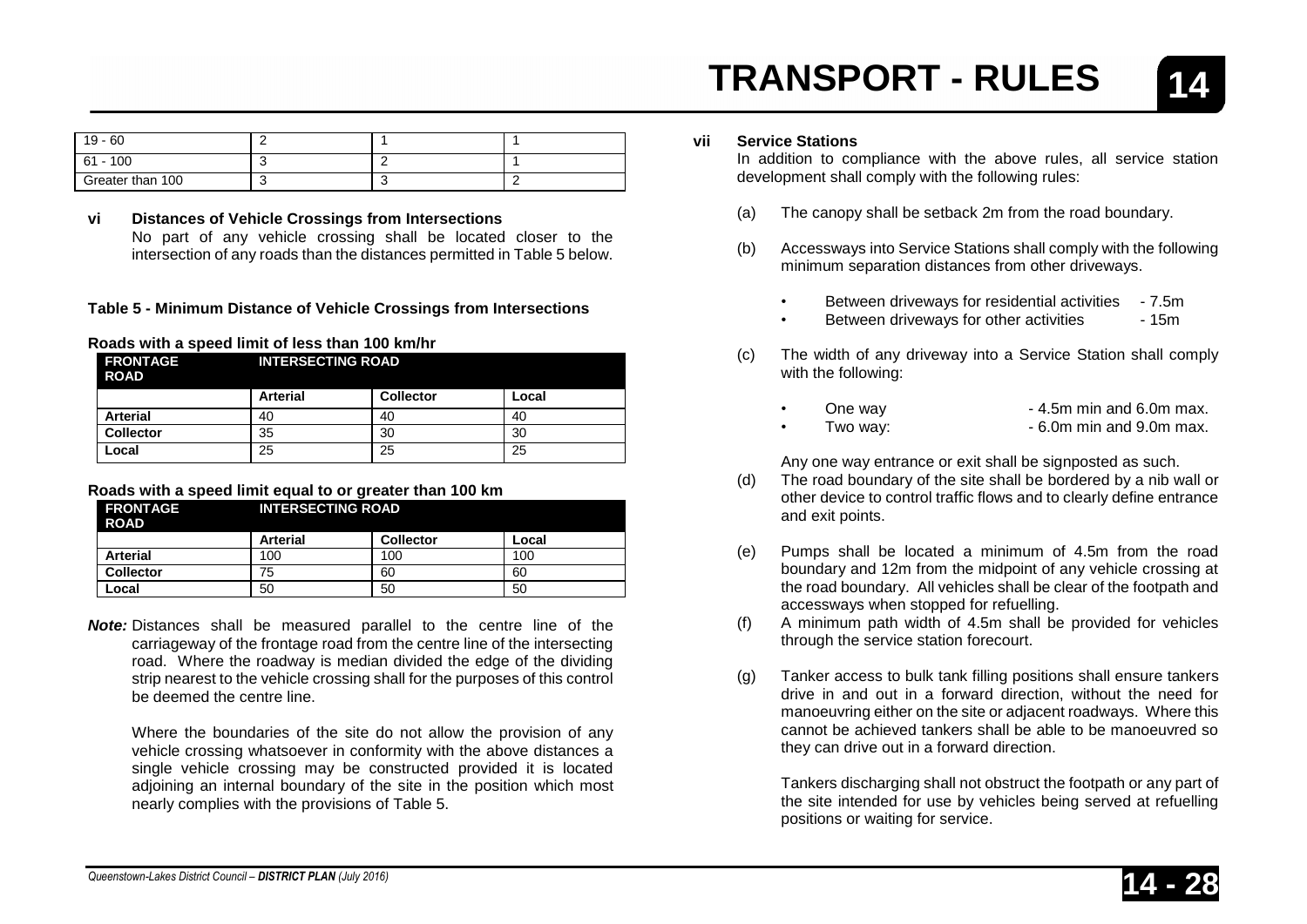The minimum path and loading bay widths for tankers shall be 4.5m with a minimum inside turning radii of 7.5m.

#### **viii Minimum distance between Vehicle Crossing onto State Highways**

The minimum distance between any two vehicle crossings (regardless of the side of the road on which they are located), either single or combined, onto any State Highway situated in those areas zoned Rural General, Rural Lifestyle, Rural Residential, Gibbston Character, Ski-Area Sub-zone and Resort on the planning maps attached to this plan, shall be 200 metres.

#### **14.2.4.3 Three Parks Zone - Bicycle Parking Standards**

**i Table 1D - Minimum bicycle parking space requirements**.

| <b>ACTIVITY</b>                                                                                                  | Type 1                                                                                                                                                            | Type 2 | Type 4                                    |
|------------------------------------------------------------------------------------------------------------------|-------------------------------------------------------------------------------------------------------------------------------------------------------------------|--------|-------------------------------------------|
| Commercial Activities,<br>other than those which<br>are more specifically<br>defined elsewhere in this<br>table. | 2 bike spaces (i.e. 1 stand)<br>for the first $125m^2$ of GFA<br>used for retail and 1 space<br>for every 125m <sup>2</sup> of GFA<br>used for retail, thereafter | Nil    | 1 bike space<br>per 10 on-site<br>workers |
| Offices                                                                                                          | 2 bike spaces (i.e. 1 stand)<br>for the first $500 \text{ m}^2$ GFA<br>and 1 space for every<br>500m <sup>2</sup> GFA, thereafter                                 | Nil    | 1 bike space<br>per 10 on-site<br>workers |
| Industrial and service<br>activities                                                                             | Nil                                                                                                                                                               | Nil    | 1 bike space<br>per 10 on-site<br>workers |
| Restaurants, Cafes,<br><b>Taverns and Bars</b>                                                                   | 2 bike spaces (i.e. 1 stand)<br>for the 125 $m2$ PFA and 1<br>space for every 125m <sup>2</sup> GFA,<br>thereafter                                                | Nil    | 1 bike space<br>per 10 on-site<br>workers |
| Hospitals                                                                                                        | 1 bike space per 25 beds                                                                                                                                          | Nil    | 1 bike space<br>per 10 on-site<br>workers |
| Daycare facilities                                                                                               | 2 bike spaces per centre                                                                                                                                          | Nil    | 1 bike space<br>per 10 on-site<br>workers |

| <b>ACTIVITY</b>                                                                 | Type 1                                                                                                     | Type 2                                                                   | Type 4                                                   |
|---------------------------------------------------------------------------------|------------------------------------------------------------------------------------------------------------|--------------------------------------------------------------------------|----------------------------------------------------------|
| Places of assembly,<br>community activities.<br>and places of<br>entertainment. | 2 bike spaces per 500 m <sup>2</sup><br>located directly outside the<br>main entrance or ticket<br>office. | 1 per 50m <sup>2</sup><br>PFA or 50<br>seats,<br>whichever<br>is greater | 1 bike space<br>per 10 on-site<br>workers                |
| <b>Educational facilities</b>                                                   | 2 bike spaces per office                                                                                   | Nil                                                                      | 1 bike space<br>per 8 students<br>and on-site<br>workers |
| Sports fields                                                                   | 2 bike spaces per hectare of<br>playing area                                                               | Nil                                                                      |                                                          |

#### **Clarification of the Table**

- 1. Refer below for the design standards and definitions for the various types of cycle parking
- 2. PFA = Public Floor Area. This shall be taken to mean the GFA of all public areas. Refer to Section D for the definition of 'public area'.
- 3. Refer to Section D for a definition of 'on site workers'.
- 4. Where an assessment of the required parking standards results in a fractional space, any fraction shall be counted as one space.
- 5. Definitions of the various types of bicycle parking are as follows:

| Customer/Visitor Short-Term<br>Bicycle Parking (Type One)              | Means bicycle parking provided outside destinations<br>where visitors are only expected to stay for five to 30<br>minutes.                                                                  |
|------------------------------------------------------------------------|---------------------------------------------------------------------------------------------------------------------------------------------------------------------------------------------|
| Customer/Visitor Short to<br>Medium-Term Bicycle Parking<br>(Type Two) | Means bicycle parking provided outside destinations<br>where customers/ visitors are expected to stay for 30<br>minutes to three hours.                                                     |
| Private Long-Term Bicycle<br>Parking (Type Four)                       | Means bicycle parking that is high security and<br>limited access parking provided by private<br>companies or organisations for use by employees or<br>students who work/study on the site. |

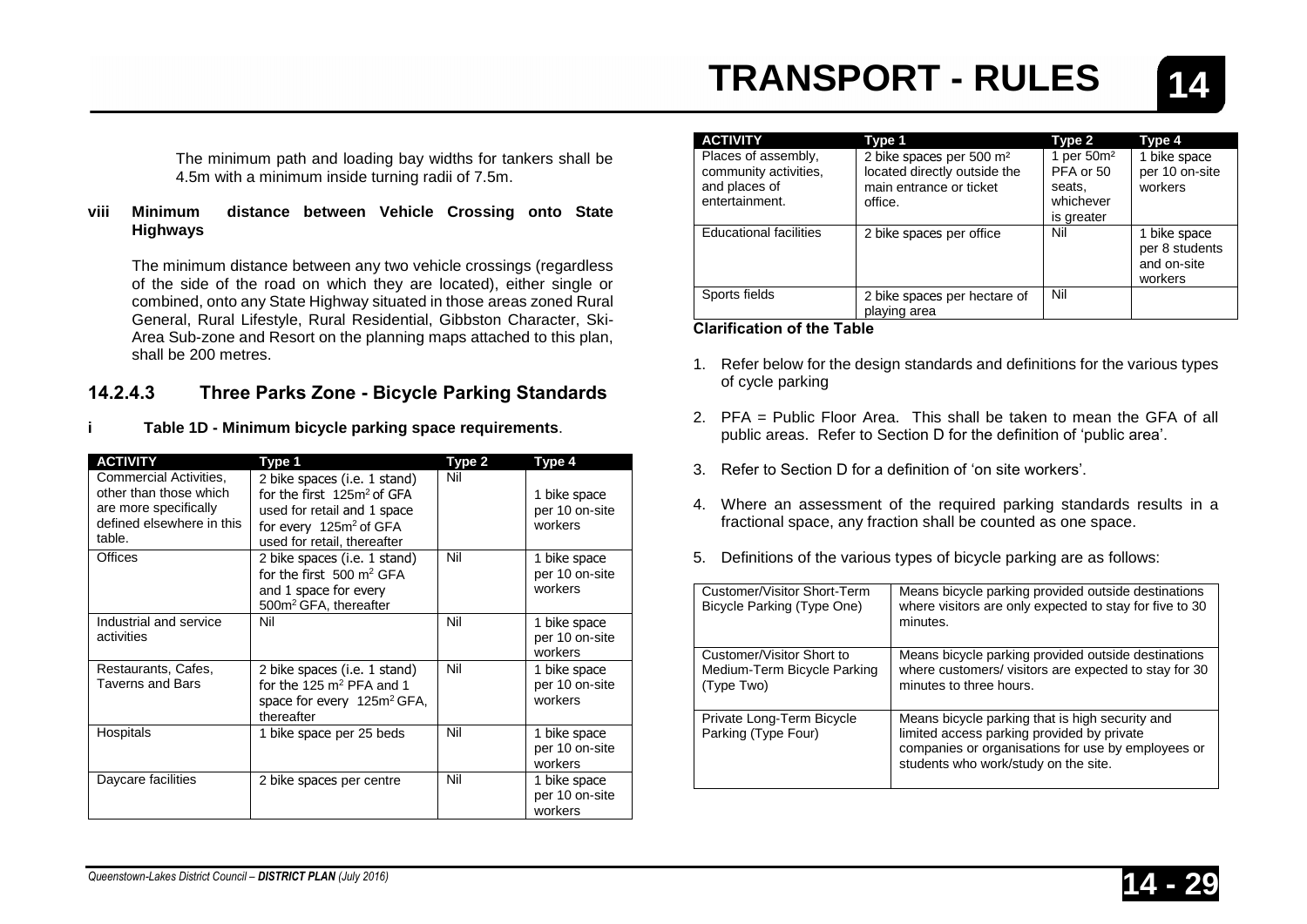#### **ii Design standards for Type One cycle parking – Customer/Visitor Short-Term Bicycle Parking.**

Type 1 bicycle parking shall be located within 10 metres of the main pedestrian entrance(s) to the building(s), except:

- (a) In relation to the Commercial Core, Type One bicycle parking shall consist of at least one bicycle stand (2 bicycle parks) located every 50 metres within the road reserve and public space and this shall be identified at the ODP approval stage.
- Note: This rule does not apply where the development does not include a building (as in the case of some sportsfields or some community facilities, for example),

#### **iii Design standards for Type 2 Customer/Visitor Short to Medium Term Bicycle Parking**

Type 2 bicycle parking shall be located within 25m of the destination, or so that it is closer than the nearest carpark (excluding disabled carparks), whichever is the lesser, except:

(a) Within any pedestrian-only mall within the Commercial Core, Type Two bicycle parking shall be provided in clusters near the different entrances to the pedestrian mall.

#### **iv Design standards for Type Four – Private Long-Term Bicycle Parking**

Type 4 bicycle parking shall be provided at all employment centres and schools within the zone, in the following manner:

- (a) Large developments with more than 30 on-site workers shall provide their own separate facilities on site. Note: Refer to the interpretation of "on site worker
- (b) Smaller businesses with less than 30 on-site workers may utilise a centralised facility, provided it is located within 50 metres of the business.

Note: Type 4 parking will normally take the form of a bike locker, limited access enclosure, or bike station.

#### **14.3 Resource Consents - Assessment Matters: Transport**

#### **14.3.1 General**

- (i) The following Assessment Matters are other methods or matters included in the District Plan, in order to enable the Council to implement the Plan's policies and fulfil its functions and duties under the Act.
- (ii) In considering resource consents for land use activities, in addition to the applicable provisions of the Act, the Council shall apply the relevant *Assessment Matters* set out in Clause 14.3.2 below.
- (iii) In the case of *Controlled and Discretionary Activities*, where the exercise of the Council's discretion is restricted to the matter(s) specified in a particular standard(s) only, the assessment matters taken into account shall only be those relevant to that/these standard(s).
- (iv) In the case of *Controlled Activities*, the assessment matters shall only apply in respect to *conditions* that may be imposed on a consent.
- (v) Where an activity is a *Discretionary Activity* because it does not comply with one or more relevant Site Standards, but is also specified as a *Controlled Activity* in respect of other matter(s), the Council shall also apply the relevant assessment matters for the Controlled Activity when considering the imposition of conditions on any consent to the discretionary activity.

#### **14.3.2 Assessment Matters**

In considering whether or not to grant consent or impose conditions, the Council shall have regard to but not be limited by the following specific assessment matters:

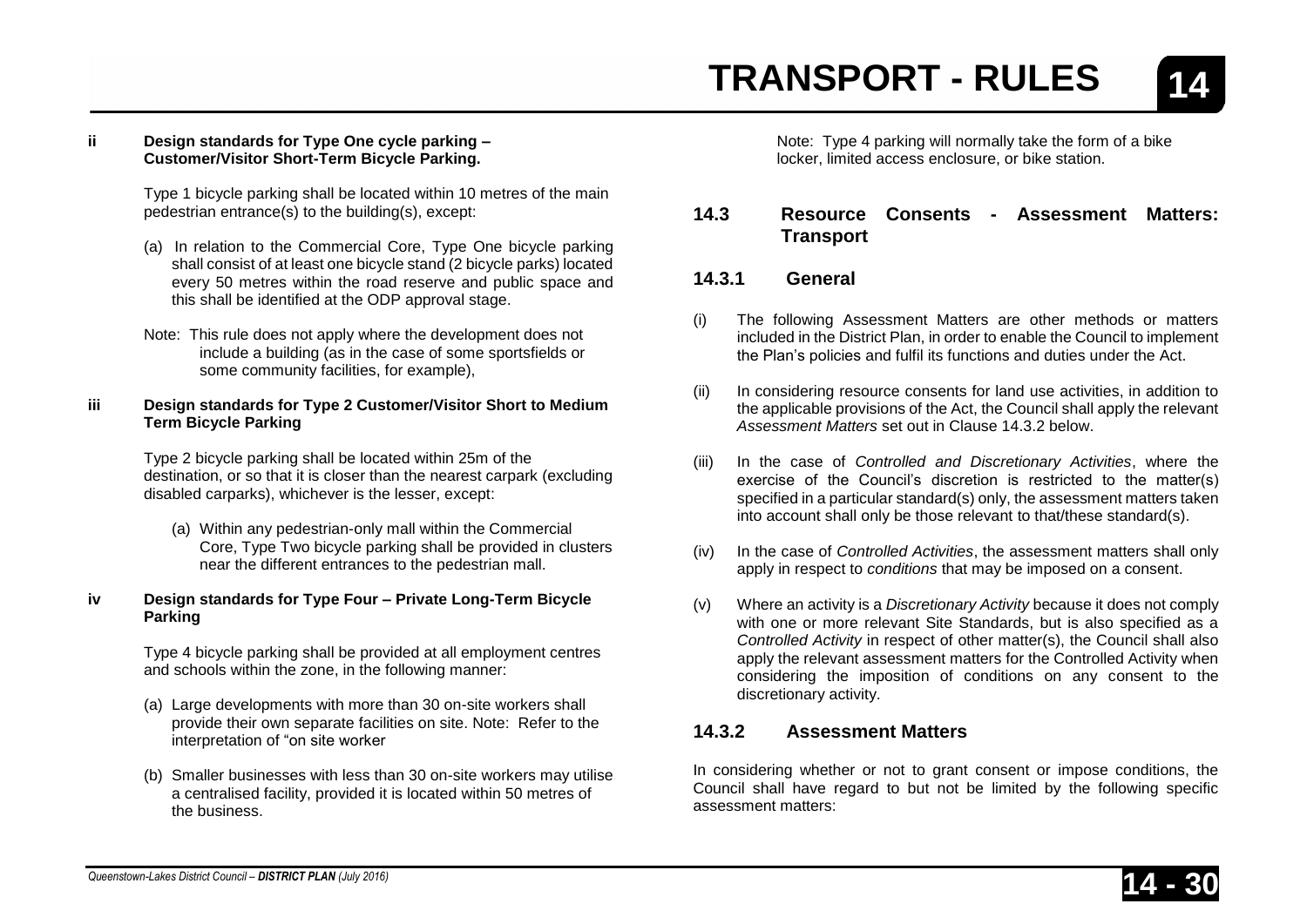**14**

**i Controlled Activity - Parking Areas, Location and Method of Provision**

Conditions may be imposed to ensure that the car parking is:

- (a) sited within easy walking distance of the development.
- (b) clearly associated with the development through signage or other means.
- (c) legally bonded to the development.
- (d) surrounded by appropriate land use activities with which the car parking is compatible.
- (e) designed so access is suitable to provide for the safety and efficiency of traffic and pedestrians.

#### **ii Controlled Activity and Site Standard - Landscaping**

- (a) The ability of car parking to comply with provisions of Site Standard 14.2.4.1(xvi).
- (b) The effect of any reduced landscaping, especially the provision of trees, in terms of the scale and appearance of car parking.
- (c) The extent to which the site is visible from adjoining sites, particularly those in the Residential Low Density and Residential High Density Zones.
- (d) The nature of the activity which requires car parking.
- (e) The relative importance of landscaping on the particular site concerned, taking into account the visual quality of the surrounding environment, particularly where a low standard of visual amenity exists and improvement is necessary.

(f) The extent landscaping would impede visibility of motorists leaving a site to the frontage road or impede an adjacent footpath.

#### **iii Parking and Loading Provision**

- (a) Whether it is physically practicable to provide the required parking or loading spaces on the site in terms of the existing location of buildings, access to the road, topography and utility location.
- (b) Whether there is an adequate alternative supply of parking or loading spaces in the vicinity. In general on-street parking is not considered an alternative.
- (c) Whether there is another site in the immediate vicinity that has available parking or loading spaces which are not required at the same time as the proposed activity. In such a situation the Council will require the associated parking or loading spaces to be secured in some manner.
- (d) Whether a demonstrably less than normal incidence of parking or loading will be generated by the proposal, such as due to specific business practice, type of customer, bus transportation.
- (e) Whether the Council is anticipating providing public car parking that would serve the vicinity of the activity.
- (f) Whether a significant adverse effect on the character and amenity of the surrounding area, particularly pedestrian amenity and safety, will occur as a result of not providing the required parking or loading space.
- (g) The extent to which the safety and efficiency of the surrounding roading network would be adversely affected by parked and manoeuvring vehicles on the roads.



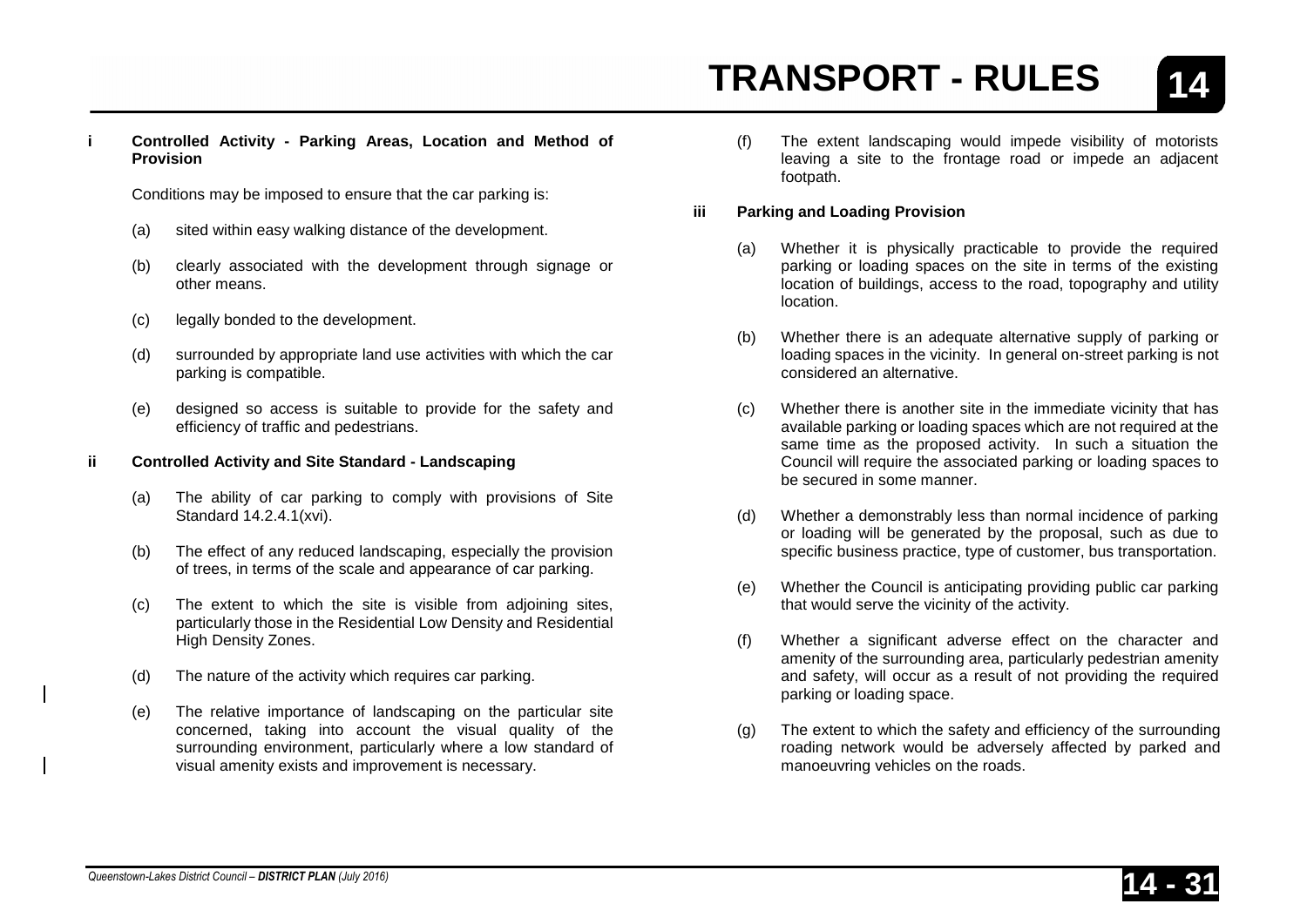- (h) Any cumulative effect of the lack of on-site parking and loading spaces in conjunction with other activities in the vicinity not providing the required number of parking or loading spaces.
- (i) Whether there is efficient public transport within the vicinity of the proposed activity.
- (j) The proximity of residential areas, visitor accommodation, commercial offices or other mixed use developments to the proposed activity, and the ability for people to walk to and from the site.
- (k) Where there is any consideration to any requirement for coach parking recognition be given to the availability of designated coach parking provided off site.
- (l) Where a reverse manoeuvre is undertaken from a rear site whether the effects are mitigated by the width of access and visibility at the road boundary.
- (m) The extent to which the visual amenity of surrounding public spaces may be adversely affected by rooftop parking, and the potential for mitigation of rooftop parking.
- (n) The extent to which visitor accommodation can demonstrate a lesser parking demand and/or can demonstrate that potential for conversion to permanent residential accommodation is precluded.

#### **iv Parking and Loading Area and Entranceway Design**

- (a) Any adverse effects on the safety and security of people and vehicles using the facility.
- (b) The extent to which the safety of pedestrians, both on and off the site will be affected.
- (c) Any adverse effects on the amenity and character of surrounding properties and public areas.
- (d) The extent to which there could be any adverse effect on the safety and efficiency of the frontage road.
- (e) The extent to which any reduction in the design characteristics could result in the parking and loading area and/or access and manoeuvring areas being impractical, inconvenient or unsafe be used by vehicles or pedestrians.
- (f) Any cumulative effect of the reduction in the design characteristics in conjunction with the effects generated by other activities on the frontage road.
- **v Access**
	- (a) Whether adequate sightlines are available from alternative access points.
	- (b) The extent to which the safety and efficiency of the adjoining road would be compromised by an access point located closer to an intersection or with lesser unobstructed site distances, than is permitted by the Plan.
	- (c) The extent to which conflicts between vehicles could be created by vehicles queuing across the vehicle crossing; confusion between vehicles turning at the crossing or the intersection; inadequate rate of driver assimilation of data, thereby adversely affecting the safety of the road.
	- (d) Whether the hours of operation of activities on the site coincide with the peak flows and vehicle queues on the road.
	- (e) Whether the speed and volume of vehicles on the road could increase the adverse effects of the access on the safety of road users.
	- (f) Whether the geometry of the road could mitigate the adverse effects of the access.



**14**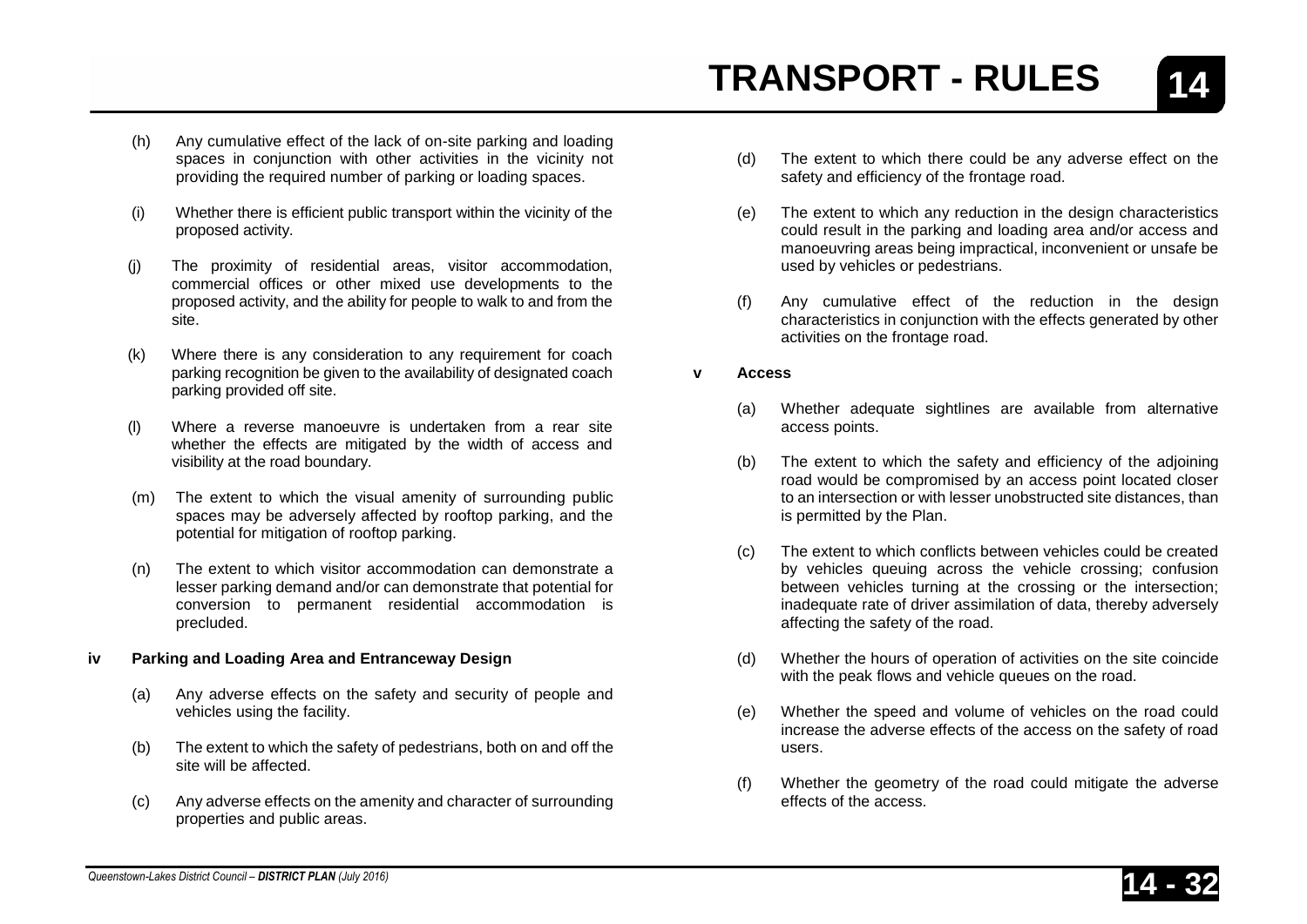- (i) Whether there is efficient public transport within the vicinity of the proposed activity.
- (j) The proximity of residential areas, visitor accommodation, commercial offices or other mixed use developments to the proposed activity, and the ability for people to walk to and from the site.
- (k) Where there is any consideration to any requirement for coach parking recognition be given to the availability of designated coach parking provided off site.
- (l) Where a reverse manoeuvre is undertaken from a rear site whether the effects are mitigated by the width of access and visibility at the road boundary.
- (m) The extent to which the limited width of an access is mitigated by sufficient on-site manoeuvring.
- (n) The likelihood of future development which could result in increased traffic generation.
- (o) The extent to which the reduced width of an access is mitigated by the provision of passing areas and/or turning heads.
- (p) The extent to which the proposed development:
	- (i) Is in accordance with an approved structure plan or overall development plan for the area,
	- (ii) Can prove that the site will contain fewer units, to be controlled by subdivision covenants, vesting of land as reserve, or other appropriate measures, and
	- (iii) Can prove that any adjoining land may be more reasonably and economically accessed by an alternative route or that the development of adjoining land is so unlikely as to make provision for future access unreasonable.
- (q) Whether the reduced access width avoids turns requiring such methods as mirrors or signalling devices, where the removal,

vandalism or malfunctioning of such methods may lessen public safety and convenience.

- (r) Where the anticipated use of accessways is to a multi-unit residential or visitor accommodation development, where reduced access widths may be considered because the development includes ready access to parking and building entry points.
- (s) Whether there is the possibility of redesign of the development to avoid or mitigate reasons advanced for creation of narrower accessways than required, even though such redesign may result in fewer units.
- (t) The extent to which the reduced access widths form part of a structure plan development adopting the "new urbanism" design style, where it is appropriate to provide for lesser access widths in order to enhance urban amenity values.

#### **vi Maximum Gradient for vehicle access**

- (a) The design of access including the length, width and curvature and the steepness of the access adjacent to the road.
- (b) Whether the vehicle access will have a non-slip surface such as bituminous chipseal, asphalt, concrete or interlocking paving blocks.
- (c) The likelihood of ice and snow accumulation, taking into account elevation and orientation and whether the vehicle access is heated or covered to prevent accumulation of ice and snow.
- (d) Effects on pedestrian and traffic safety including whether vehicles are likely to have reduced control or impaired sightlines.
- (e) The degree of difficulty for vehicles entering/exiting the site and the potential for increased on-street parking with resulting impacts on traffic safety and residential amenity.

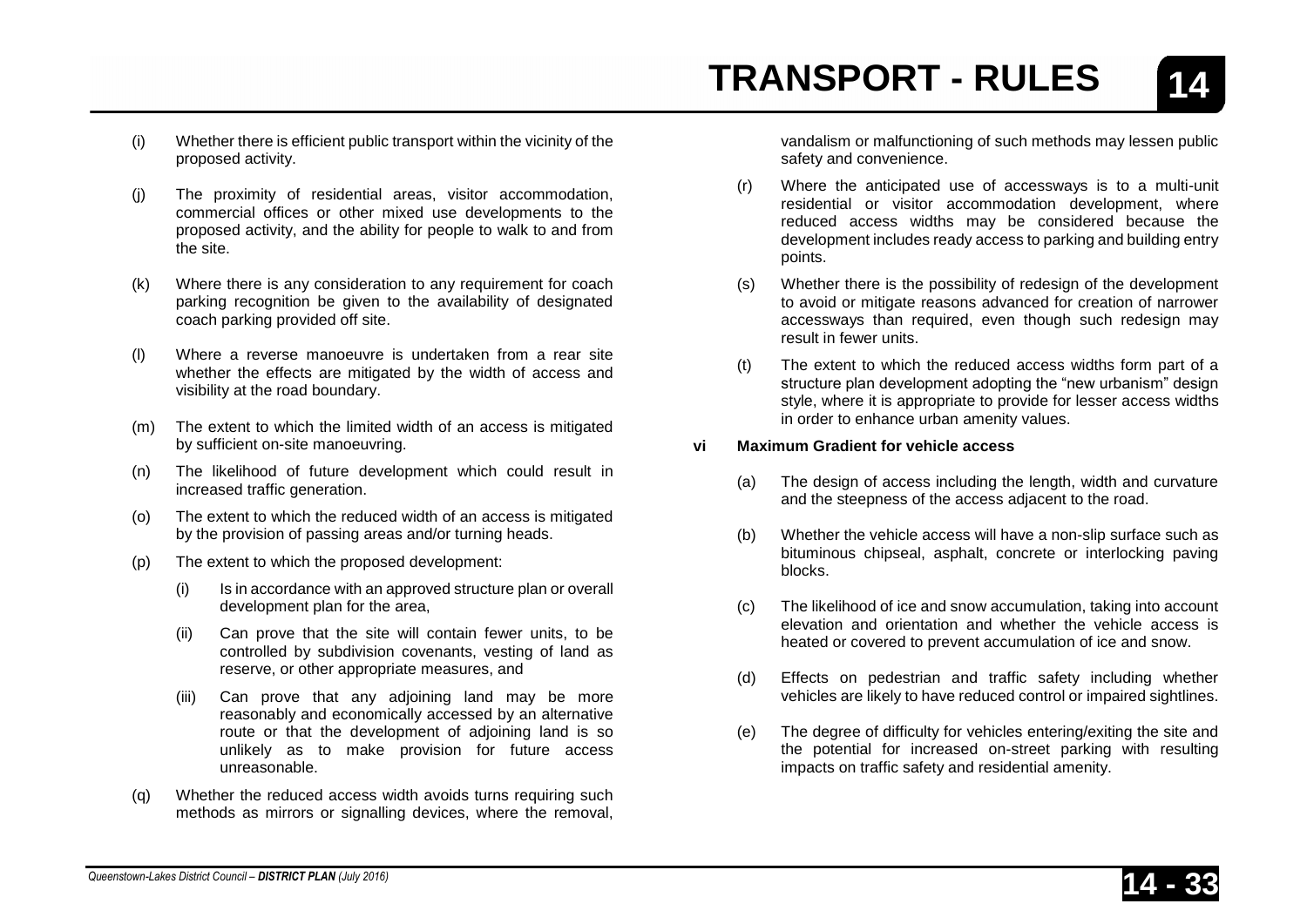- 
- (f) The transitions between gradients taking into account vehicle break-over angles and potential damage to road and non-slip surfaces.
- **vii Vehicle Orientated Commercial Activities including Service Stations and Rural Selling Places**
	- (a) The design and layout of accesses, manoeuvring aisles, car parking and loading areas and the potential effect of these on the safety and efficiency of the frontage road.
	- (b) Provision for the safe movement of pedestrians about the site and on the adjacent frontage road.
	- (c) The safety and efficiency of the access taking into account the 85th percentile speed on the frontage road, available visibility, road geometry, vehicle volumes on the frontage road.
	- (d) The relative proximity of other accesses or road intersections and the potential for cumulative adverse effects on the safety and efficiency of the frontage road.
	- (e) Any proposed on-site, design or on road works to mitigate any potential adverse effect of the access on the safe and efficient functioning of the frontage road.
	- (f) The degree to which the location of the site in combination with the position of any proposed and existing access points will affect the safe and efficient movement of traffic onto and off the site and along the adjoining roadway taking into account the following matters:
		- the types of manoeuvres anticipated to be undertaken at the intersection
		- the forms of control at adjacent intersections
		- the functions of the frontage road and any intersecting roads
- the speed and volumes of through traffic
- the physical features of the roadway, ie number of lanes, visibility
- whether the driveway will be on an upstream or downstream side of the intersection.
- (g) The ability for vehicles to queue and be serviced on-site without affecting the safe movement of vehicles or pedestrians along the adjoining road or footpath or the movement of vehicles and pedestrians using the facilities on the site.
- (h) The external appearance of any building and its visual impact from the road and its proximity to residential areas.
- (i) The degree to which tankers may enter and exit the site without excessive manoeuvring or disruption to vehicles being serviced on the site or serving the activity or the safe movement of vehicles along the adjoining road.
- **viii** In the **Three Parks zone,** whether proposed initiatives which discourage private car use and encourage alternative modes of transport justify a reduction in the minimum parking requirements.

#### **(ix) Frankton Flats Special Zone (B)**

(a) Parking Within Frankton Flats Special Zone (B)

#### Additional Parking Spaces

- (i) The effects of additional car parking on traffic generation and consequent effects on the efficient functioning of the road network.
- (ii) Safety and efficiency of access into and out of the site.



**14**